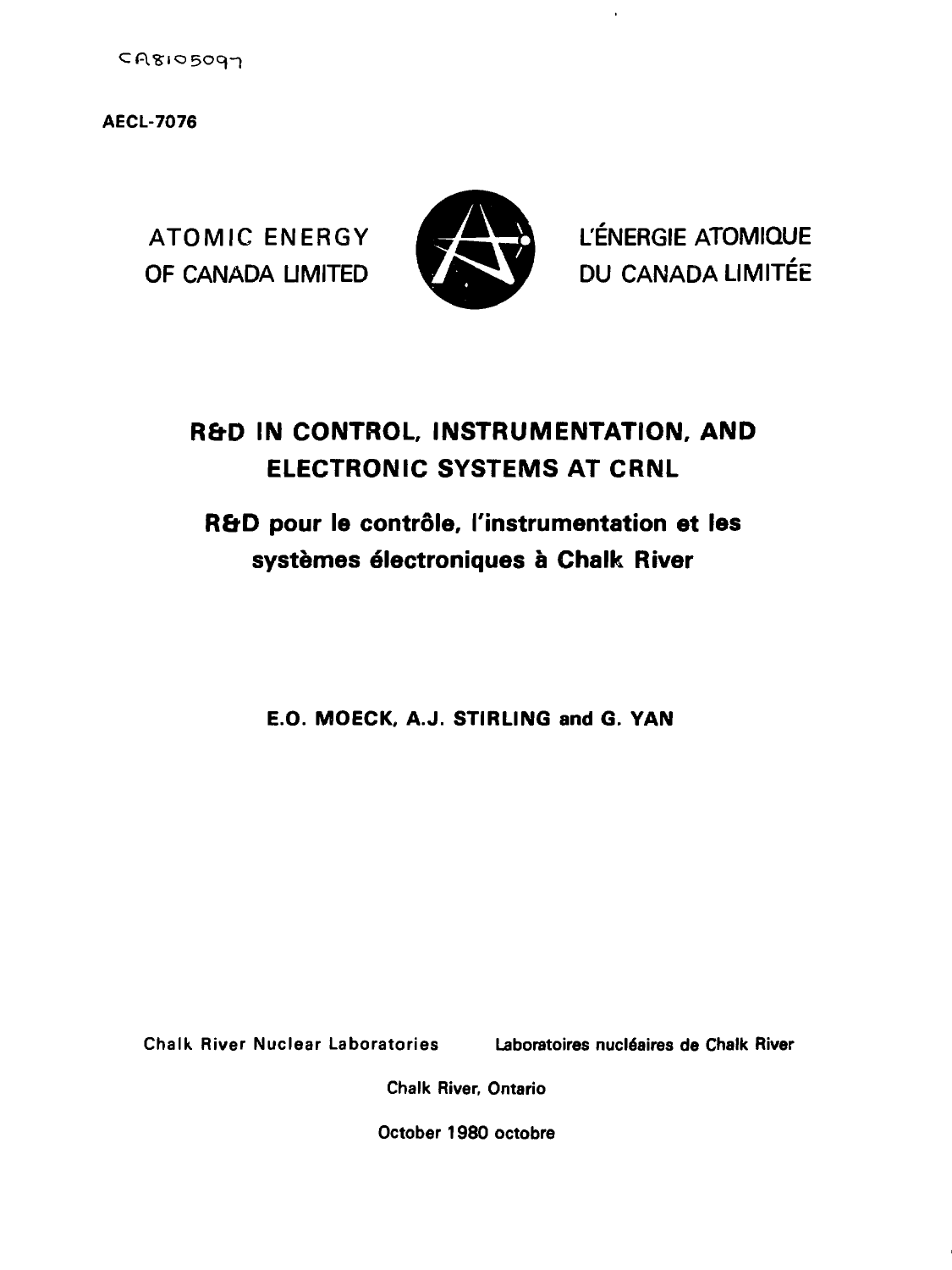# **ATOMIC ENERGY OF CANADA LIMITED**

 $\sim$ 

R&D IN CONTROL, INSTRUMENTATION, AND ELECTRONIC SYSTEMS AT CRNL

by

E.O. Moeck, A.J. Stirling and G. Yan

Chalk River Nuclear Laboratories Chalk River, Ontario KOJ 1J0

1980 October

AECL-7076

 $\pmb{\cdot}$ 

 $\blacktriangleright$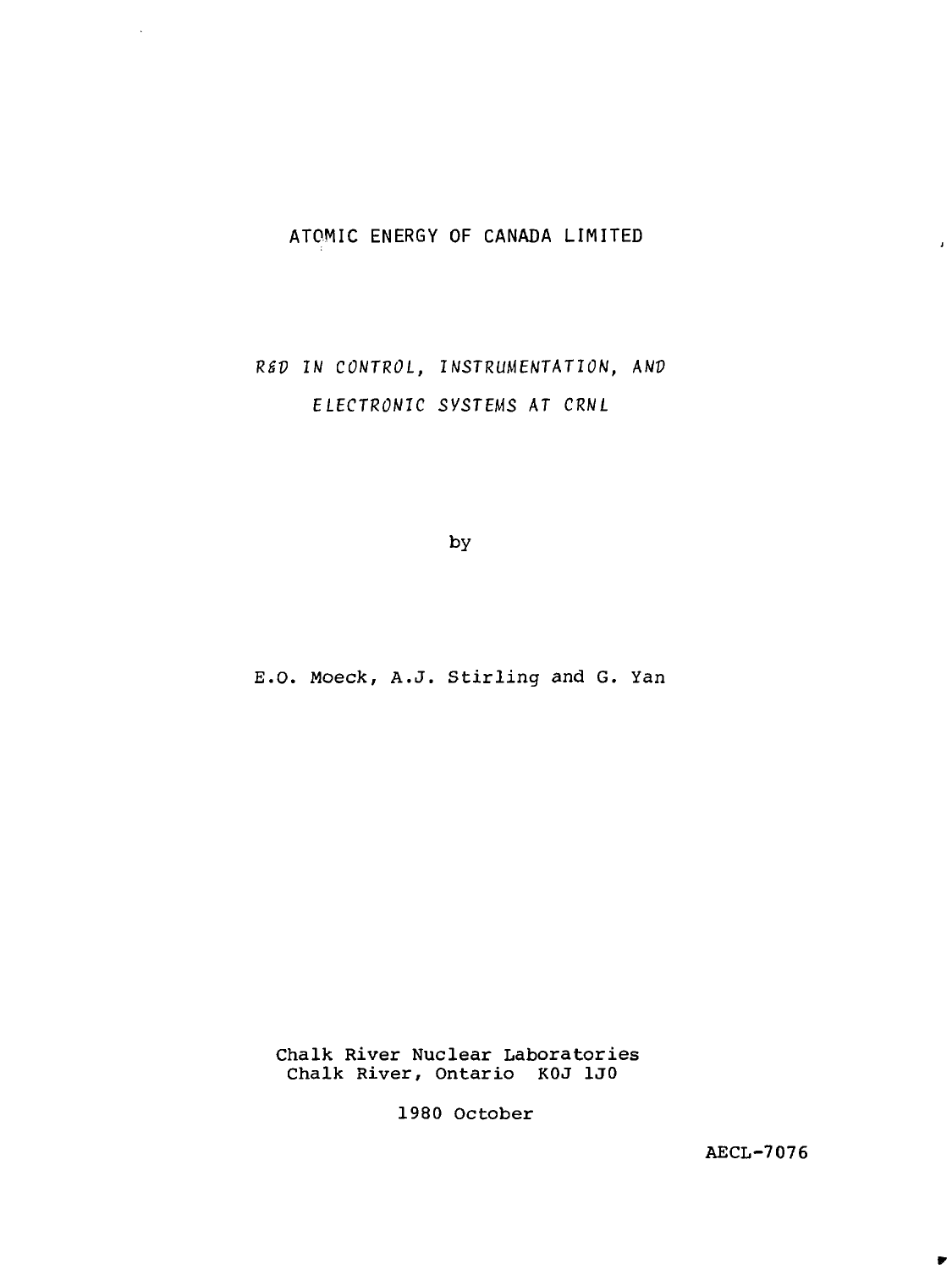L'ENERGIE ATOMIQUE DU CANADA, LIMITEE

# R&D pour le contrôle, l'instrumentation et les systèmes électroniques ä Chalk River

par

E.O. Moeck, A.J. Stirling et G. Yan

## Résumé

Les recherches et développements pour le contrôle, l'instrumentation et l'électronique concourent au perfectionnement de la conception des centrales nucléaires CANDU et aux travaux de R&D des Laboratoires nucléaires de Chalk River. Les programmes en voie de réalisation dans ces domaines sont décrits dans ce rapport. De nombreuses études ont pour but de répondre à un besoin d'amélioration de la performance des centrales nucléaires CANDU soit par l'accroissement de la capacité des centrales, soit par l'application des technologies et des idées nouvelles afin d'obtenir des systèmes améliorés et moins coûteux. Certaines études, comme le développement de transducteurs de pression en réacteur pour les essais de combustible doivent être achevés en quelques mois. D'autres études, comme par exemple celles touchant les instruments relatifs aux pertes de vapeur d'eau lourde peuvent rester en phase de développement au laboratoire au cours d'une année ou deux. Les développements plus complexes concernant par exemple les contrôleurs multivariables, les systèmes de sécurité informatisés et les détecteurs avancés de neutrons peuvent se poursuivre pendant plus de quatre ou cinq ans. Ce délai s'applique également à la conception et à la réalisation de nouveaux systèmes de sécurité et de contrôle pour le réacteur de recherche NRU. D'autres projets nécessiteront plus de cinq ans pour devenir pleinement opérationnels. Les nouveaux systèmes pour la détection et la localisation du combustible défectueux et le réseau complet d'information avec données réparties, pouvant s'appliquer aux centrales nucléaires de l'avenir, entrent dans cette catégorie.

> Laboratoires nucléaires de Chalk River Chalk River, Ontario KOJ 1J0

> > Octobre 1980

AECL-7076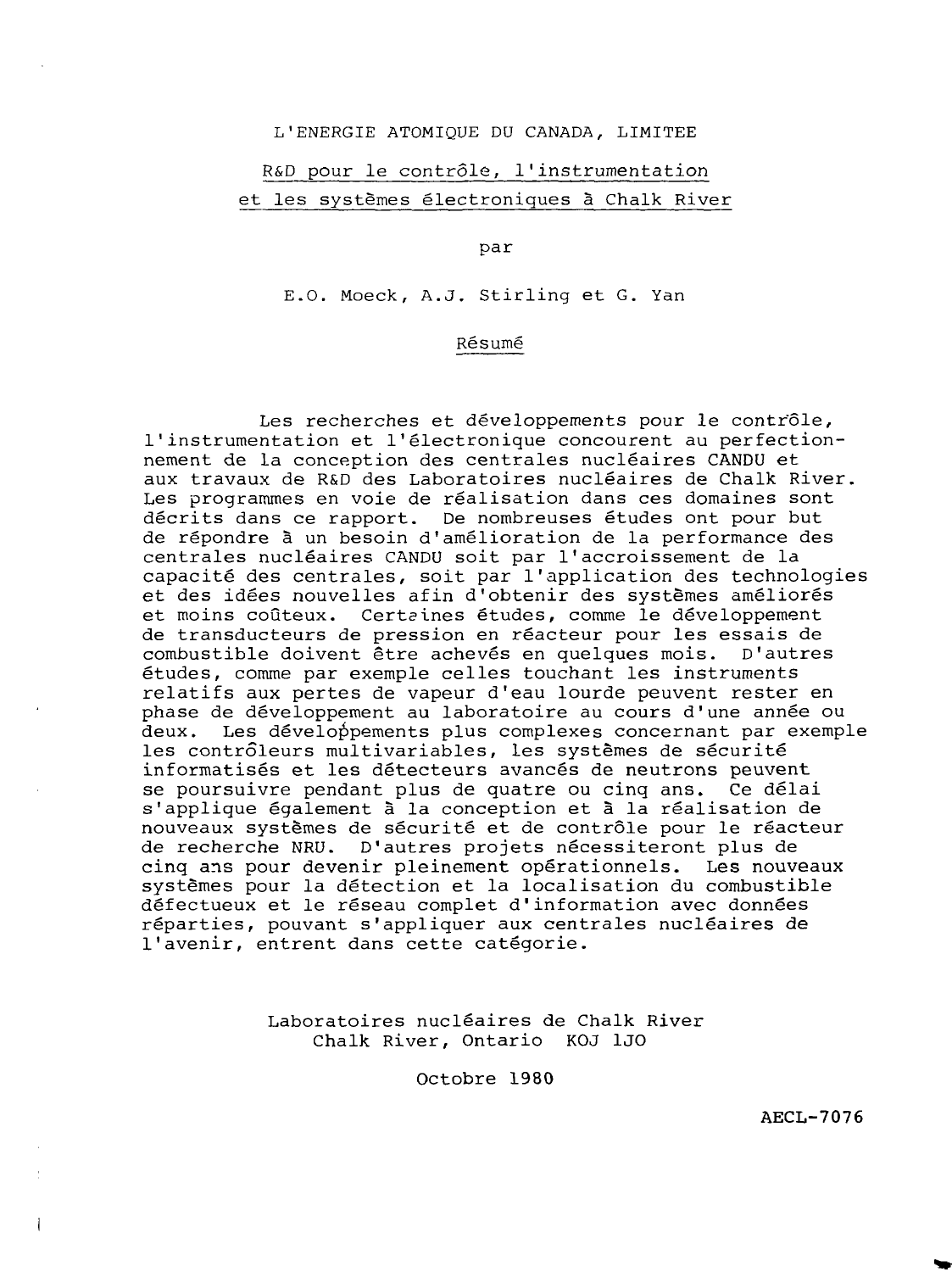# ATOMIC ENERGY OF CANADA LIMITED

R&V IN CONTROL, INSTRUMENTATION, ANV ELECTRONIC SYSTEMS AT CRNL

by

E.O. Moeck, A.J. Stirling and G. Yan

#### ABSTRACT

Research and development in control, instrumentation, and electronics is part of the refinement of the CANDU power plant design and of the R&D work at the Chalk River Nuclear Laboratories. The programs presently being carried out in these areas are described in this report. Many of these projects originated in response to a potential for performance improvements in CANDU power plants and are aimed at extending plant capabilities and applying new technology and ideas to achieve better and less expensive systems. Some of these projects such as the development of inreactor pressure transducers for fuel testing are to be completed in a matter of months. Others, for example heavy water vapor loss instruments, will have gone through the laboratory development phase within a year or two. More sophisticated developments such as multivariable controllers, computer-based safety systems, and advanced neutron detectors will continue over 4 or 5 years. This time scale also applies to the design and implementation of new control and safety systems for the NRU research reactor. Still others will require more than 5 years to be fully operational. New systems for the detection and location of failed fuel and a total information network with distributed intelligence, to be applied to future power stations, fall into that category.

> Chalk River Nuclear Laboratories Chalk River, Ontario K0J 1J0

> > 1980 October

AECL-7076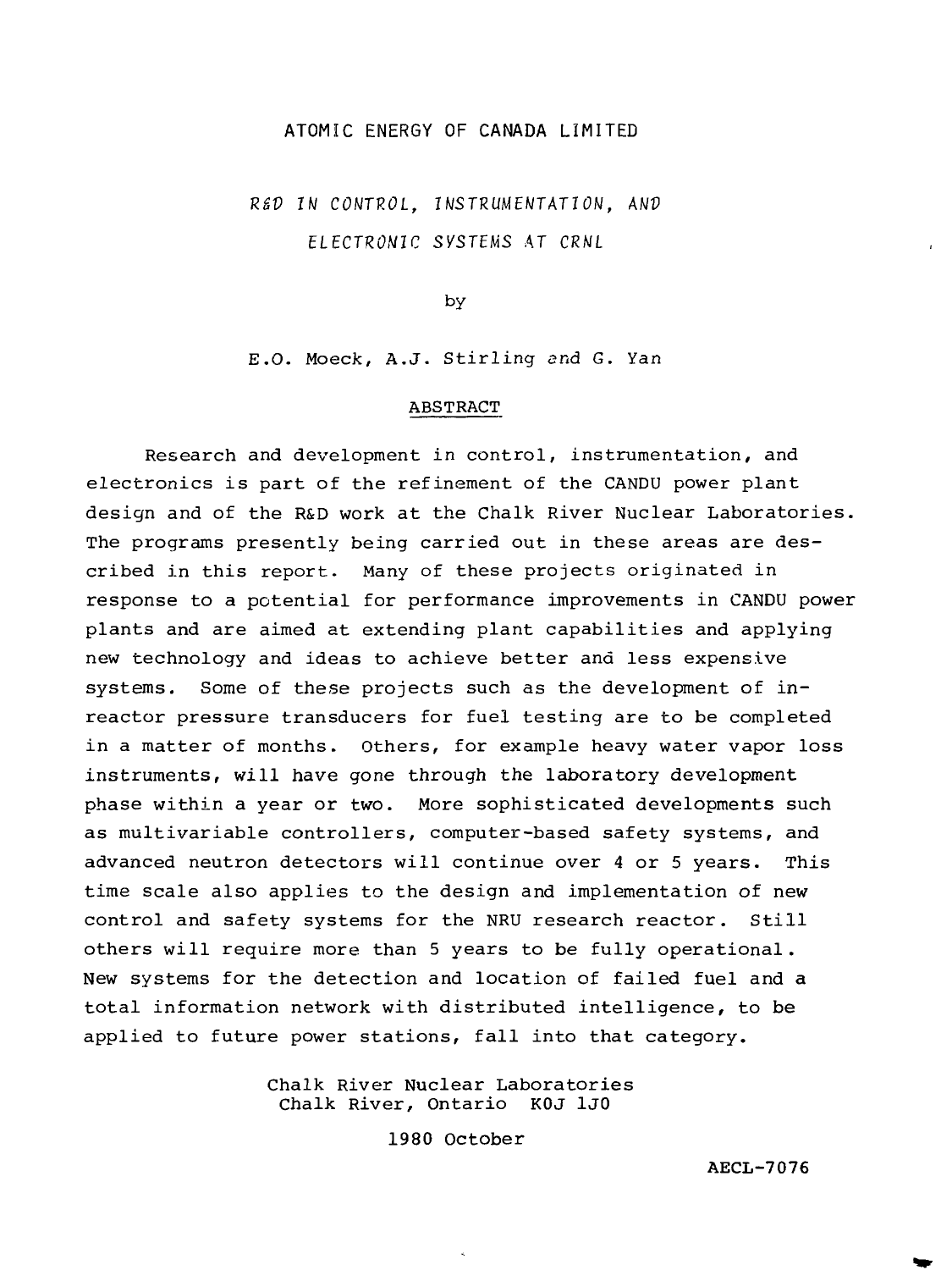# TABLE OF CONTENTS

Page

| LIST OF FIGURES                                                                                                                                                                                       | (ii)                                                              |  |
|-------------------------------------------------------------------------------------------------------------------------------------------------------------------------------------------------------|-------------------------------------------------------------------|--|
| INTRODUCTION                                                                                                                                                                                          |                                                                   |  |
| CONTROL AND SAFETY STUDIES                                                                                                                                                                            | $\overline{2}$                                                    |  |
| Background Information<br>Multivariable Control for CANDU Power Plants<br>Intelligent Safety System for Future CANDU<br>Reactors                                                                      | $\overline{\mathbf{c}}$<br>5<br>6                                 |  |
| New Control and Safety Systems for NRU<br>Dynamic Analysis Facility                                                                                                                                   | 10<br>ו ו                                                         |  |
| INSTRUMENTATION R&D                                                                                                                                                                                   |                                                                   |  |
| Background<br>Potential Benefits<br>Neutron Detectors<br>Failed Fuel Detection and Location<br>Boron-10 Monitors<br>Heavy Water Monitors<br>Special Purpose Instruments in Support of<br>R&D Programs | 11.<br>15 <sub>1</sub><br>15<br>18<br>19<br>19 <sup>°</sup><br>22 |  |
| ELECTRONIC SYSTEMS R&D AT CRNL                                                                                                                                                                        |                                                                   |  |
| Background Information<br>Future System Concept<br>Information Transport (INTRAN)<br>Reactor Data Network (REDNET)                                                                                    | 23<br>25<br>29<br>31                                              |  |
| SUMMARY                                                                                                                                                                                               | 32                                                                |  |
| <b>REFERENCES</b>                                                                                                                                                                                     | 34                                                                |  |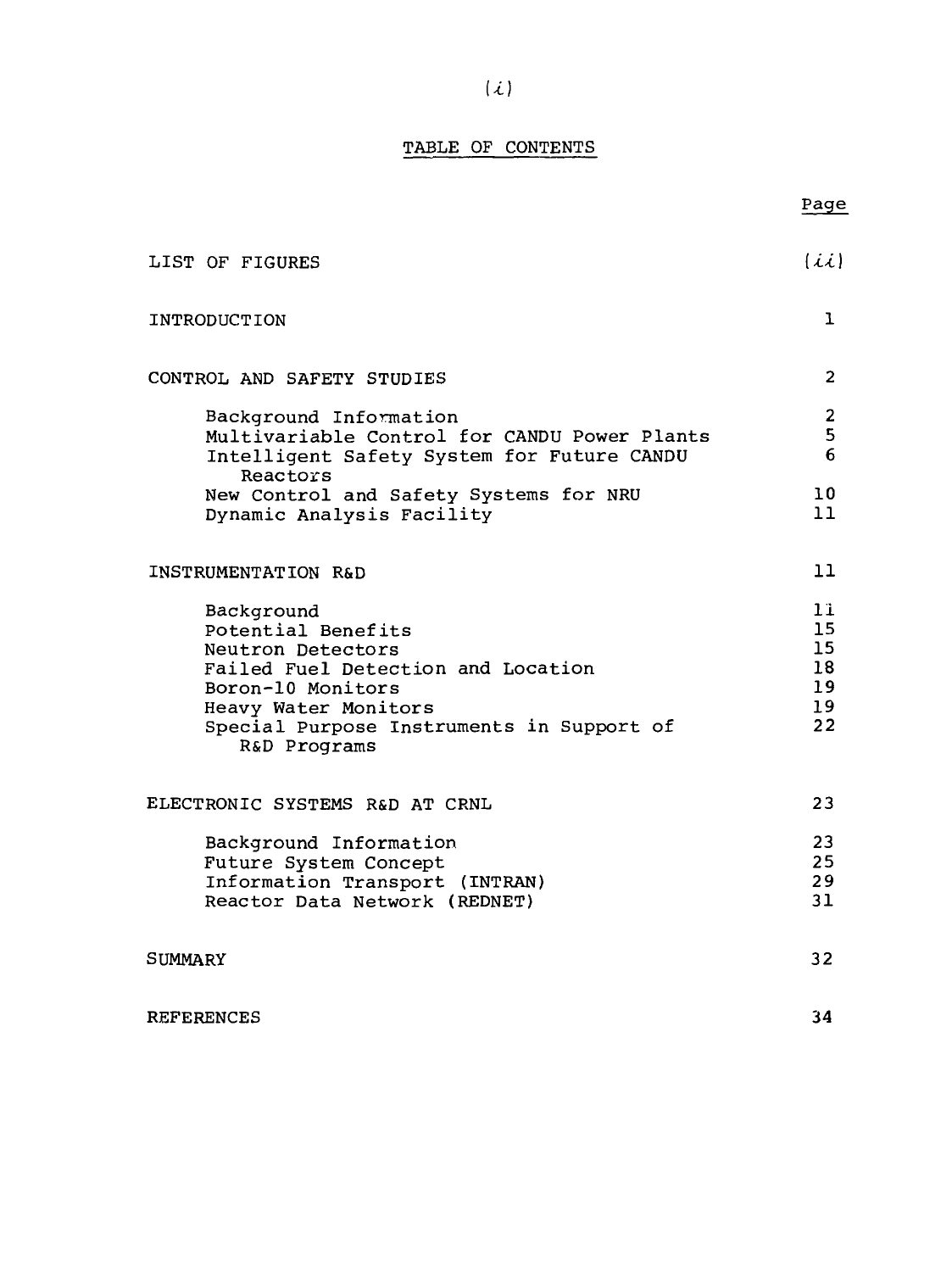# LIST OF FIGURES

# Page

 $\pmb{\cdot}$ 

 $\blacktriangledown$ 

| FIGURE 1  | Schematic of Intelligent Safety System                                                                            | 8                 |
|-----------|-------------------------------------------------------------------------------------------------------------------|-------------------|
| FIGURE 2  | Functional Diagram of the Dynamic Analysis<br>Facility                                                            | $12 \overline{ }$ |
| FIGURE 3  | The Two Digital Computers in the Dynamic<br>Analysis Facility                                                     | 13                |
| FIGURE 4  | One of the Two Analog Computers in the<br>Dynamic Analysis Facility                                               | 13                |
| FIGURE 5  | Schematic of a Self-Powered Flux<br>Detector                                                                      | 16                |
| FIGURE 6  | Infrared Heavy-Water Monitor for Leak<br>Detection in Steam Generators at the<br>Bruce Nuclear Generating Station | 21                |
| FIGURE 7  | Dual Computer Control of a CANDU Power<br>Plant                                                                   | 24                |
| FIGURE 8  | Digital Electronics Implementation in<br>Total CANDU Plant                                                        | 26                |
| FIGURE 9  | Conceptual Block Diagram of a Total<br>Information Network                                                        | 28                |
| FIGURE 10 | Basic Communications Concept-Levels and<br>Channels                                                               | 30                |
| FIGURE 11 | REDNET Topology                                                                                                   | 33                |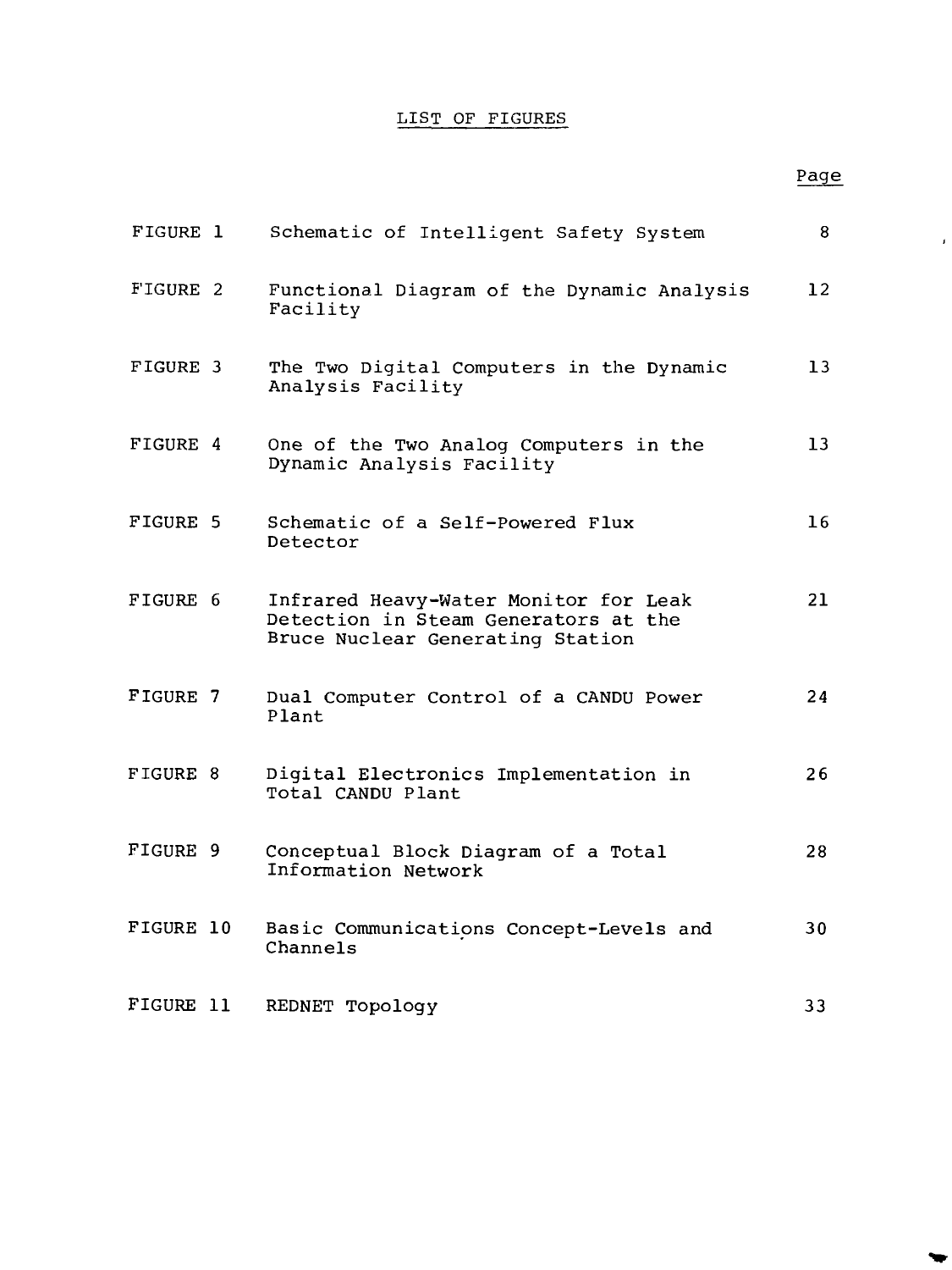# RSV IN CONTROL, INSTRUMENTATION, ANP ELECTRONIC SVSTEHS AT CRNL

by

E.O. Moeck, A.J. Stirling and G. Yan

#### INTRODUCTION

R&D in control, instrumentation, and electronics at the Chalk River Nuclear Laboratories (CRNL) has a tradition extending back for 35 years or more. The need for such R&D is self-evident in an environment where scientists and engineers are continuously carrying out new experiments and looking for better ways of solving difficult problems. Our scientists and engineers quickly adopt innovations appearing in the scientific literature or in the marketplace, to enhance their own work, and in turn generate ideas and inventions that add to the world-wide fund of existing knowledge and techniques.

The CANDU power reactor concept, which originated at CRNL in this climate of scientific and technical excellence, clearly proves that good ideas, that are

- based on sound scientific principles,
- adopted by responsive public utilities, and
- supported by a manufacturing industry that thrives on high technology,

can be of lasting benefit. However, even good ideas are often overtaken by better ones. Ongoing R&D in control, instrumentation, and electronic systems for CANDU power plants is described in this report.

Development of multivariable controllers and of a computer-based safety system for power reactors, the design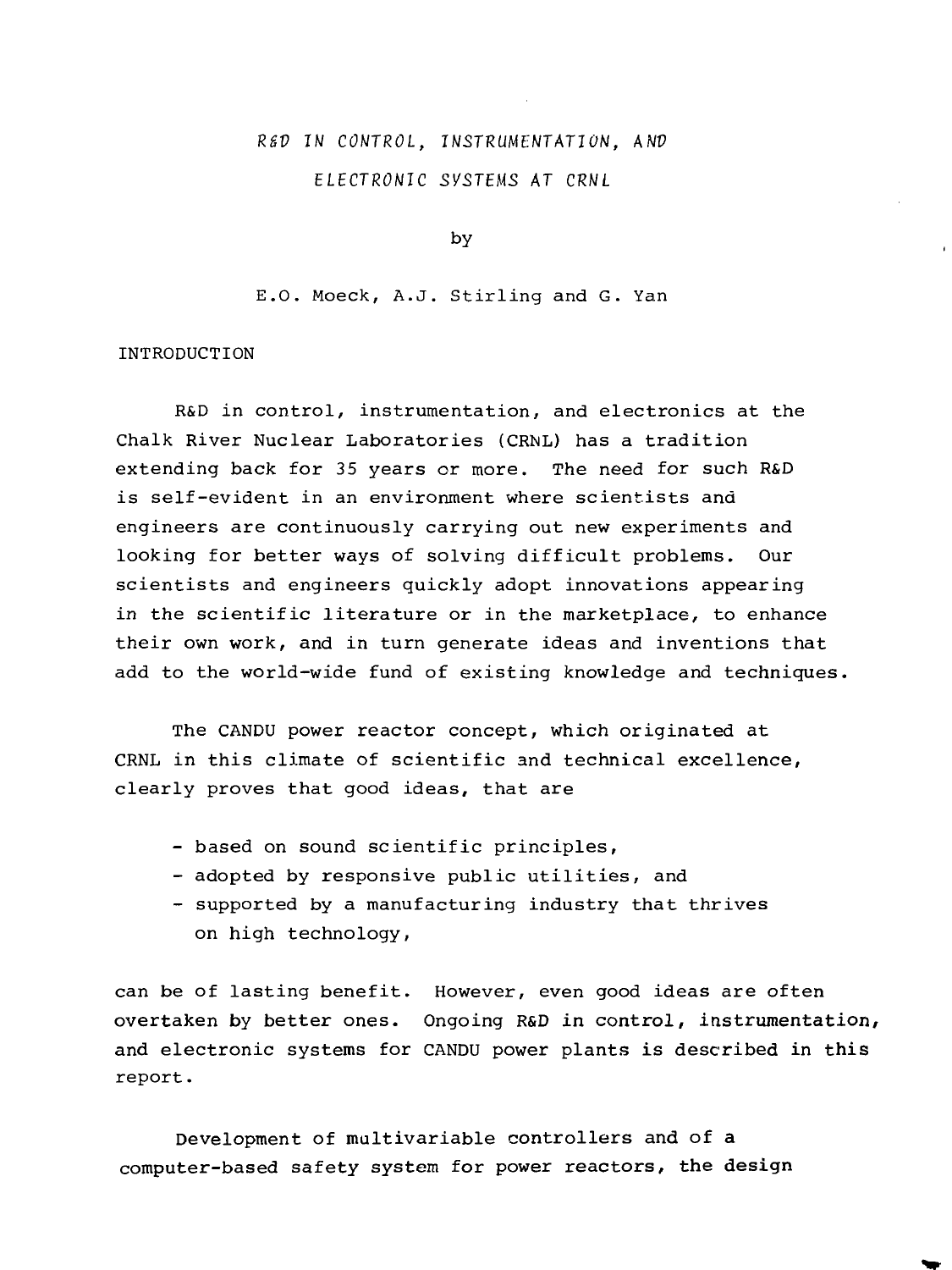of new control and safety systems for the NRU research reactor, and the hybrid computer used for this work, are described under the heading of Control and Safety Studies. The section entitled Instrumentation R&D describes the work being carried out in support of specialized instruments for CANDU power plants. This includes miniature neutron detectors, systems for detecting and locating failed fuel, heavy water monitors, and reactor moderator chemistry instruments. The instrumentation section also describes monitors that are being developed so that R&D programs at CRNL can proceed. These include thermocouples made of special radiation resistant materials, devices to measure the diameter of fuel rods inside a test reactor, and instruments to study the characteristics of flowing steam/water mixtures. The section on Electronic Systems describes work in progress on an information network, for future power reactors, in which localized computing power is distributed to locations at or very close to the application. One aspect of this information network is a medium for two-way communication. Work is in progress on the application of cable television technology, and in the future, fibre optics, for this purpose. Finally, the program to develop the Reactor Data Network (REDNET) is described. This network of 11 computers will greatly improve the acquisition and processing of data from experiments in the NRX and NRU reactors.

#### CONTROL AND SAFETY STUDIES

#### Background Information

The early Canadian reactors, namely, **NRX and NRU at** the Chalk River Nuclear **Laboratories, WR-1 at the Whiteshell Nuclear** Research **Establishment, and the first power reactor, NPD, at** Rolphton, are **relatively simple from the control and safety** viewpoints. **Each of these reactors has a conventional control** system that **regulates the reactor power to a setpoint, and a**

 $- 2 -$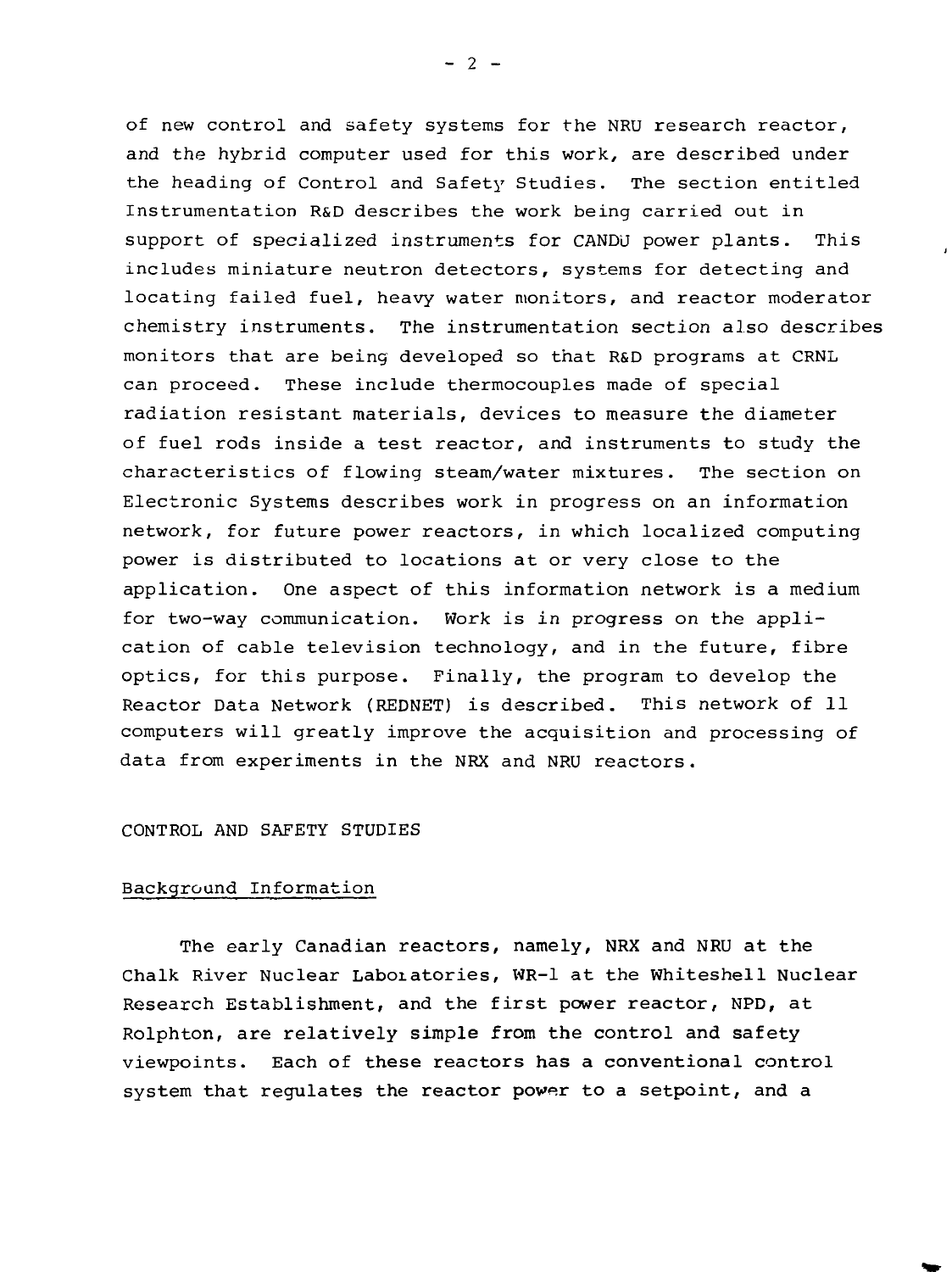safety system that automatically shuts the reactor down should sensors indicate that pre-defined limits are being exceeded. The experience gained from the operation of these reactors formed the basis of the Canadian philosophy of power reactor design and operation, namely, that independent, automatic safety systems must be provided to shut the reactor down and maintain core cooling in the event of a potentially unsafe reactor condition. This philosophy has been imbedded in the reactor licensing criteria which now also stipulate that two independent and diverse shutdown systems must be provided for power reactors.

Compared to the early experimental, demonstration, and prototype reactors, the commercial CANDU reactors of 500 to 800 megawatts electric output are complex plants requiring sophisticated control and safety systems. Three factors contribute to this increase in complexity.

- (i) Because of its large size, the reactor core can behave like several loosely coupled small reactors. Hence distributed instrumentation, control, and safety systems are required to accommodate this behaviour.
- (ii) The role of these reactors in some electrical grids is changing from base-load operation to daily load cycling. This duty must be accommodated, for example, in the design of the control system.
- (iii) To generate electricity at low cost to the consumer, each nuclear plant is designed to maximize its power output, within prescribed safety parameters. To operate such a plant at its design point, the status of the safety parameters and of the reactor must be known accurately at all times.

 $- 3 -$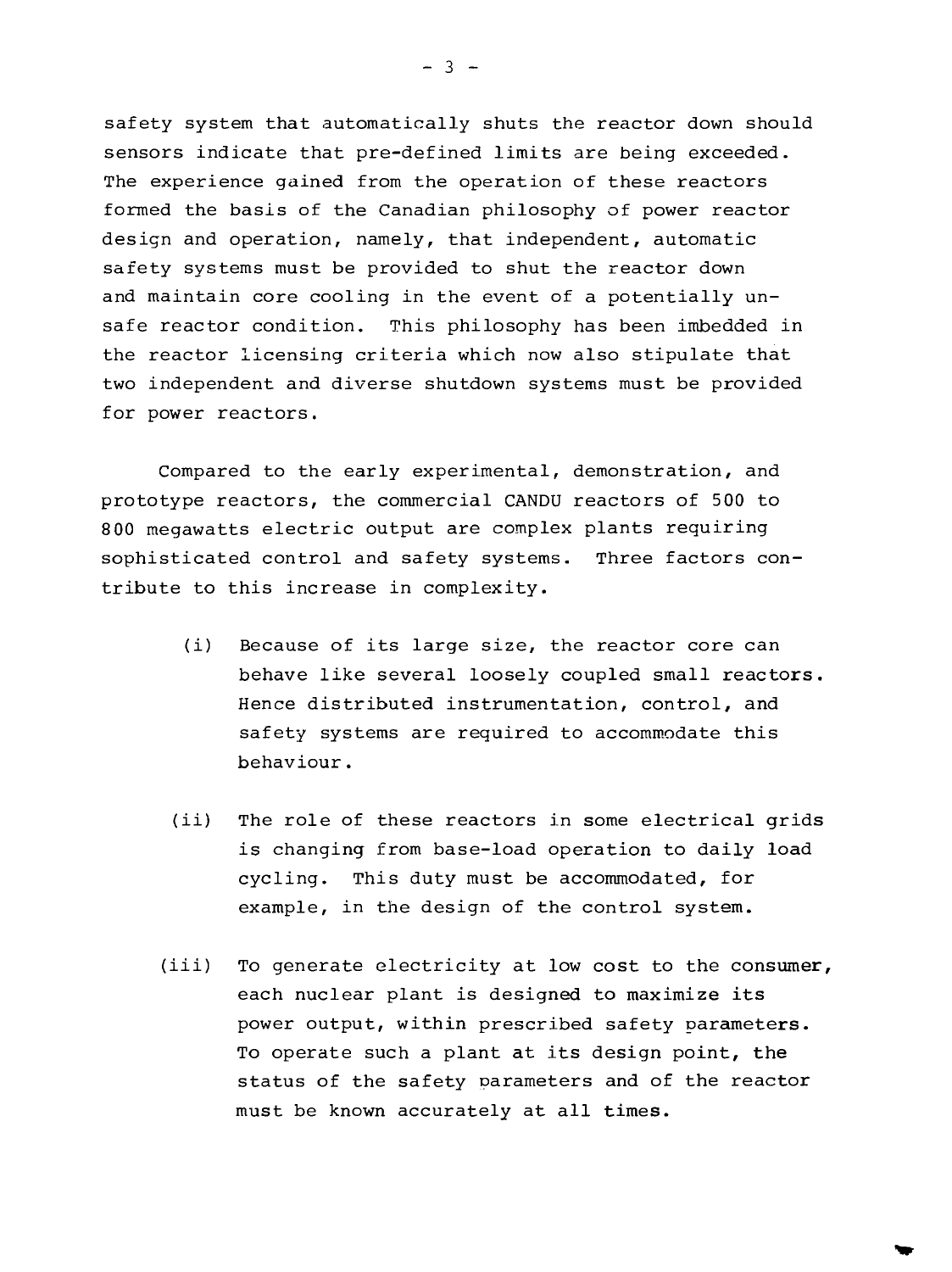To accommodate these factors and to meet other requirements, e.g. data logging, processing, and display, the designers adopted digital computers and made them indispensable to the operation of the plant. Dual control computers, one active, the other on standby, are used to control CANDU generating stations. There is no manual backup controller; if both computers are inoperative, the reactor is shut down. The operating history of this scheme is outstanding, and during the 1973-78 period, only trivial production losses (less than 0.2%) are attributed to the simultaneous unavailability of any pair of computers at the 4-reactor Pickering Generating Station [1] . The operating record at the Bruce Generating Station is equally good. Even though the existing control and safety systems at CANDU generating stations are reliable and effective, they will be superseded by more advanced systems in future reactors. There are three reasons for this evolu $$ tionary change:

- (i) The rapidly advancing electrotechriology and development of new sensors and instruments dictate that new equipment and techniques be adopted in the design of each new generating station, to benefit from these improvements.
- (ii) Introduction of digital computers into the safety systems, which at present do not employ computers, promises to increase the reactor output and still provide protection which is as good as or better than before.
- (iii) Recent developments in the discipline of multivariable control show a potential for improved plant performance.

R&D in the above areas is carried ont in the Reactor Control Branch at CRNL, as described in the following paragraphs.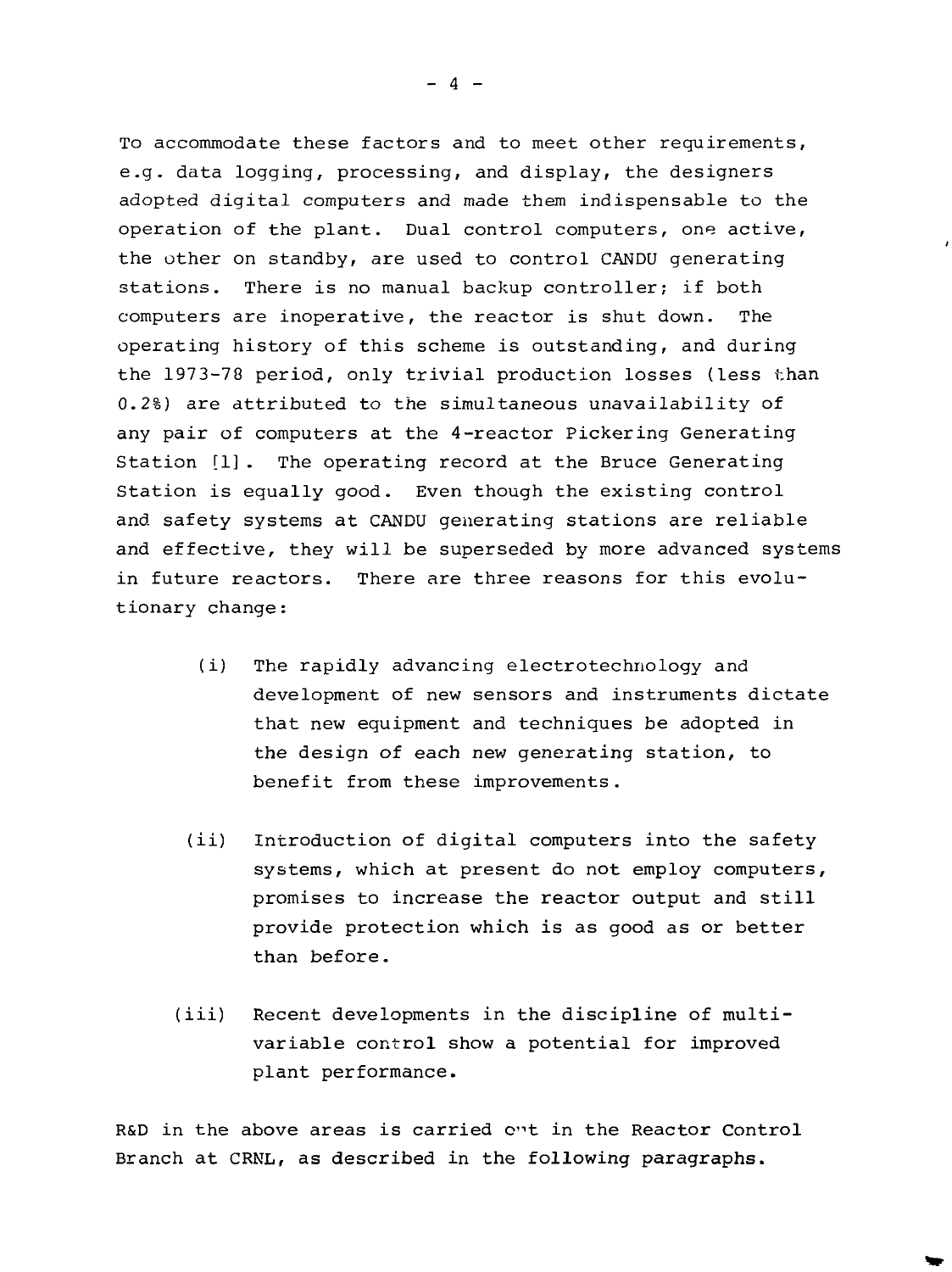$-5 -$ 

## Multivariable Control for CANDU Power Plants

Nuclear power plants, like most plants in the chemical and process industries, are multivariable, that is, they have several outputs (pressure, temperature, flow, power, etc.) that must be controlled, and several inputs (valve opening, neutronabsorber position, fuel supply, etc.) that may be adjusted. These systems are called interactive because each input may affect several outputs. Controllers for these plants have traditionally been designed by conventional single-variable methods, treating each control loop as independent in the initial design. Interactions are then accommodated empirically, via simulation techniques. More rigorous design methods promise to lead to better control in these multivariable designs.

In recent years, significant advances have been made in the understanding of multivariable systems, particularly in Great Britain [2] and the United States [3]. Multivariable design methods are now being successfully applied to conventional power stations, but nuclear power applications have been limited since most countries do not use computers for reactor control. However, several simulation studies have been made, with promising results [4,5], and it is expected that multivariable control will be applied in the near future.

An R&D program in multivariable control, with a twofold objective, has been underway in the Reactor Control Branch since 1976. The first objective is to develop computer codes and simple mathematical models of the nuclear plant for the design of multivariable controllers capable of improving the regulation and transient response of CANDU power plants. The second is to design such controllers and to develop a detailed model of the plant, suitable for testing the controllers. To date, a survey of design methods for multivariable controllers has been carried out [6], several such methods have been programmed on an interactive computer, e.g. [7], and several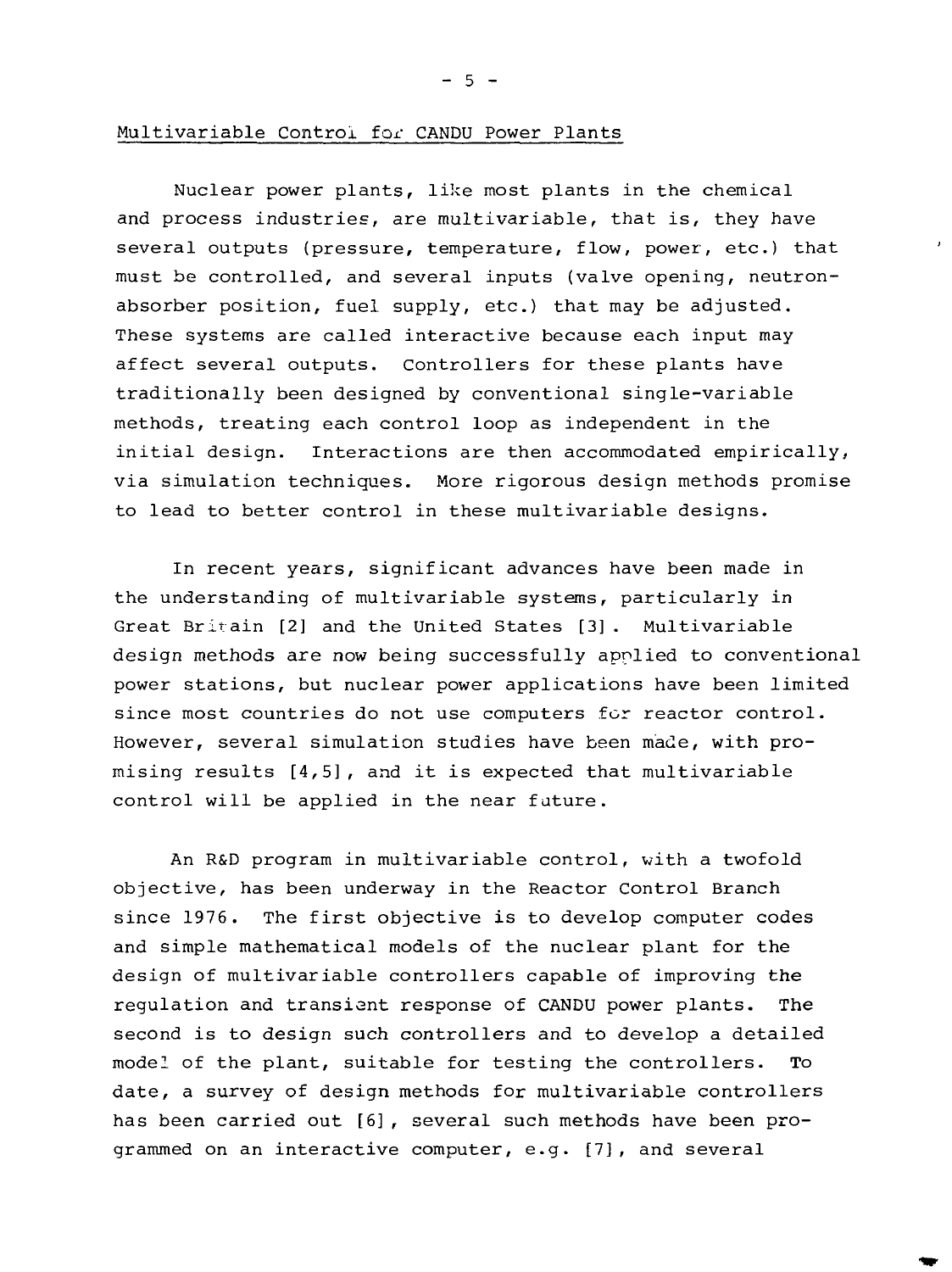mathematical models of plant subsystems have been derived, e.g. [8,9] . During the next 4 to 5 years, mathematical analyses and simulations by computer will continue, to meet the stated objectives. We will continue to co-operate with the designers in the AECL Engineering Company to ensure that they benefit fully from this work.

# Intelligent Safety System for Future CANDU Reactors

CANDU reactors must be operated so that, with a high degree of confidence, no fuel anywhere in the core is at its melting temperature. Because the fuel temperature cannot be measured directly, it is inferred from other measurements, notably the neutron population density, i.e. neutron flux. To prevent hot spots from occurring anywhere in the reactor core, many  $(v100)$  miniature neutron detectors are positioned throughout the reactor, and their signals are divided into two groups and fed to two independent safety systems where they are compared with pre-calculated trip setpoints. Should two or more trip points be exceeded, and should the 2-out-of-3 logic in either safety system determine that the trips are valid, the reactor is shut down. The trip setpoints are precalculated during the design stage, but the detector outputs are adjusted several times per week, to conform with calculated flux/power shapes which take into account the irradiation histories of the fuel bundles. If the detector signals and other information about the reactor status could be processed in online computers, we believe that the reactor output could be raised within the same safety envelope as presently specified, i.e. no fuel melting.

From a world-wide viewpoint, the use of computers in safety systems is a new concept which has been developing over the last 5 years or so. Many groups are talking and thinking about it and designing computers into the safety s<sub>r</sub>stems of

 $- 6 -$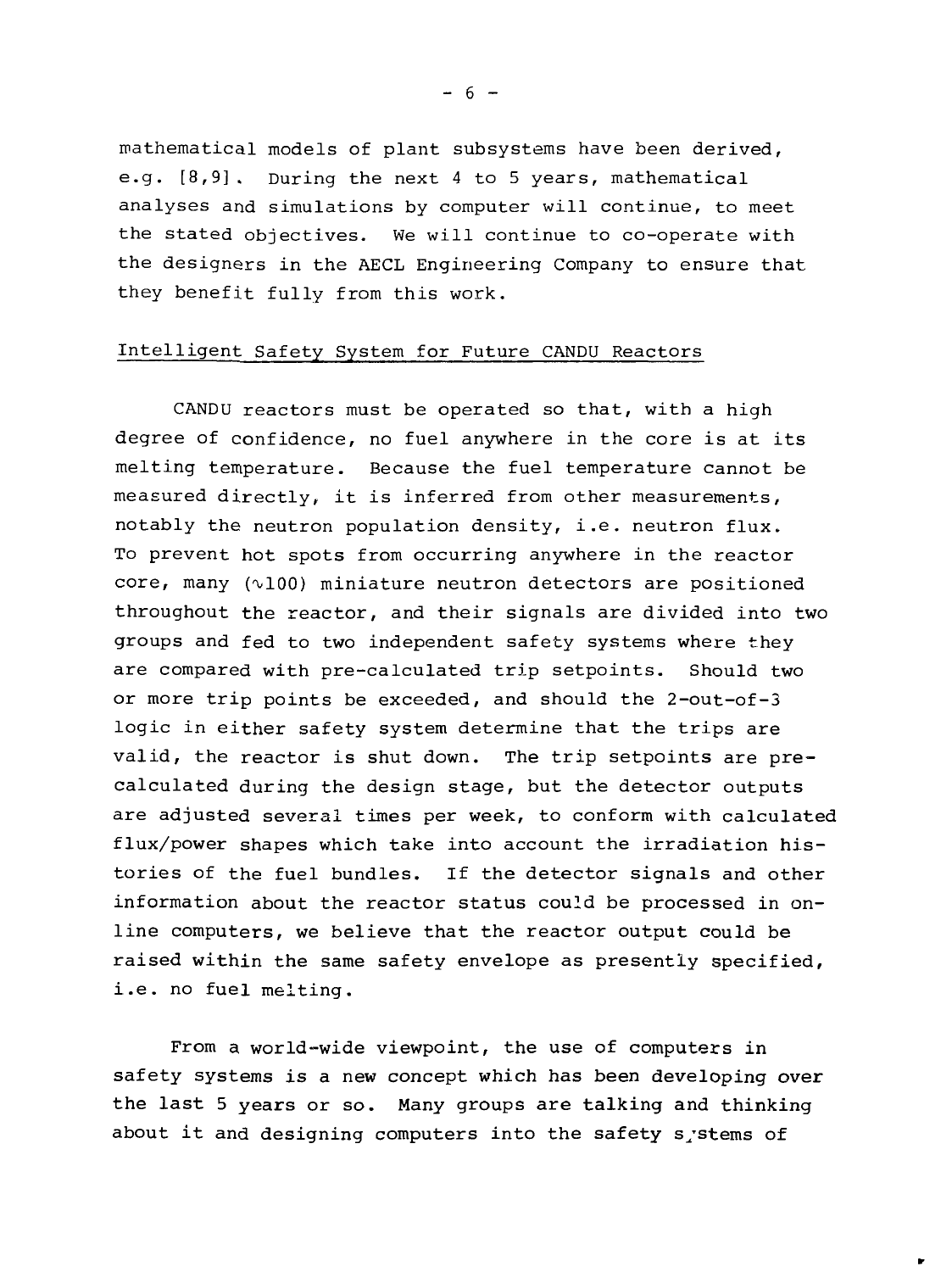new reactors. However, few have actually built reactors with computers as a vital element in their safety system. One exception is Combustion Engineering [10] which has designed, and is now delivering, partially computerized safety systems. The computers are required to provide two trips: DNBR (departure from nucleate boiling ratio) and LPD (local power density). The rest of each system is built using solid state logic. In addition, there are many computerized systems available, for light-water or gas-cooled reactors, which perform monitoring and/or operator information functions. These systems also compute many of the same variables required for trip purposes.

An R&D program is underway in the Reactor Control Branch, in collaboration with the Applied Mathematics and Electronic Systems Branches, to develop and demonstrate an Intelligent Safety System, for future CANDU-PHW\* reactors, that will continuously track thermal power production in all fuel channels and transmit a trip signal to the shutoff devices only when necessary to prevent fuel melting. Work to date has centred on the definition of the system concept and the feasibility of using minicomputers to carry out the large number of calculations. As presently envisaged [il], a typical safety system will have triplicated safety computers and a fourth supervisor computer, as shown in Figure 1. The supervisor computer will receive all relevant data about the reactor, i.e. signals from neutron detectors, refuelling information, control device positions, flows and temperatures in instrumented fuel channels, etc., and calculate the thermal power production in all fuel bundles. Since there are  $\sim$  5000 fuel bundles in a large reactor, these calculations will require an hour or more of minicomputer time. This detailed information will then be condensed into a **small** number of key parameters (matrix coefficients). The operator in charge of the safety system will then examine the results

\*Pressurized Heavy Water

 $- 7 -$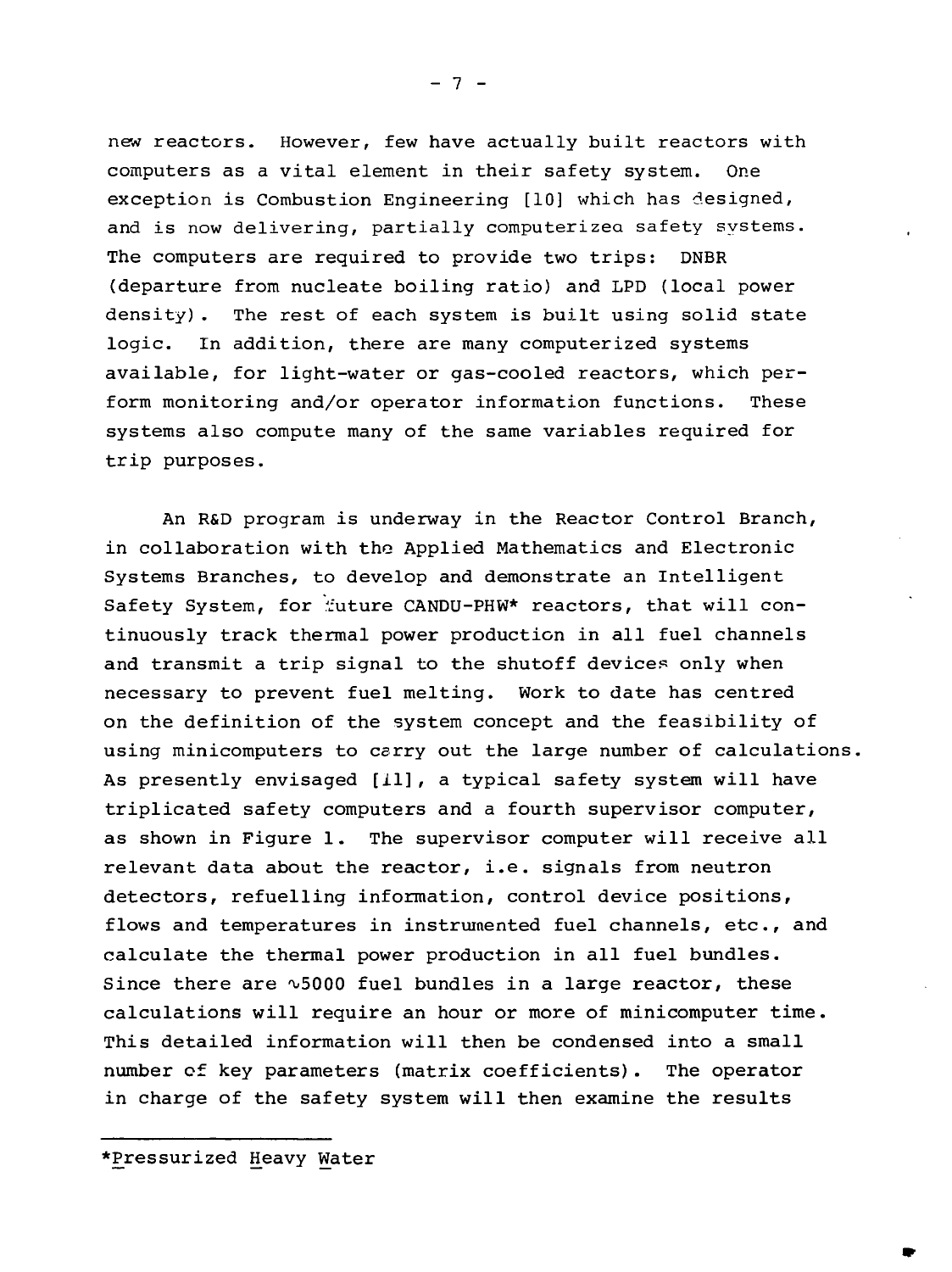

 $\bar{z}$ 



**SAFETY COMPUTERS**

 $\sim$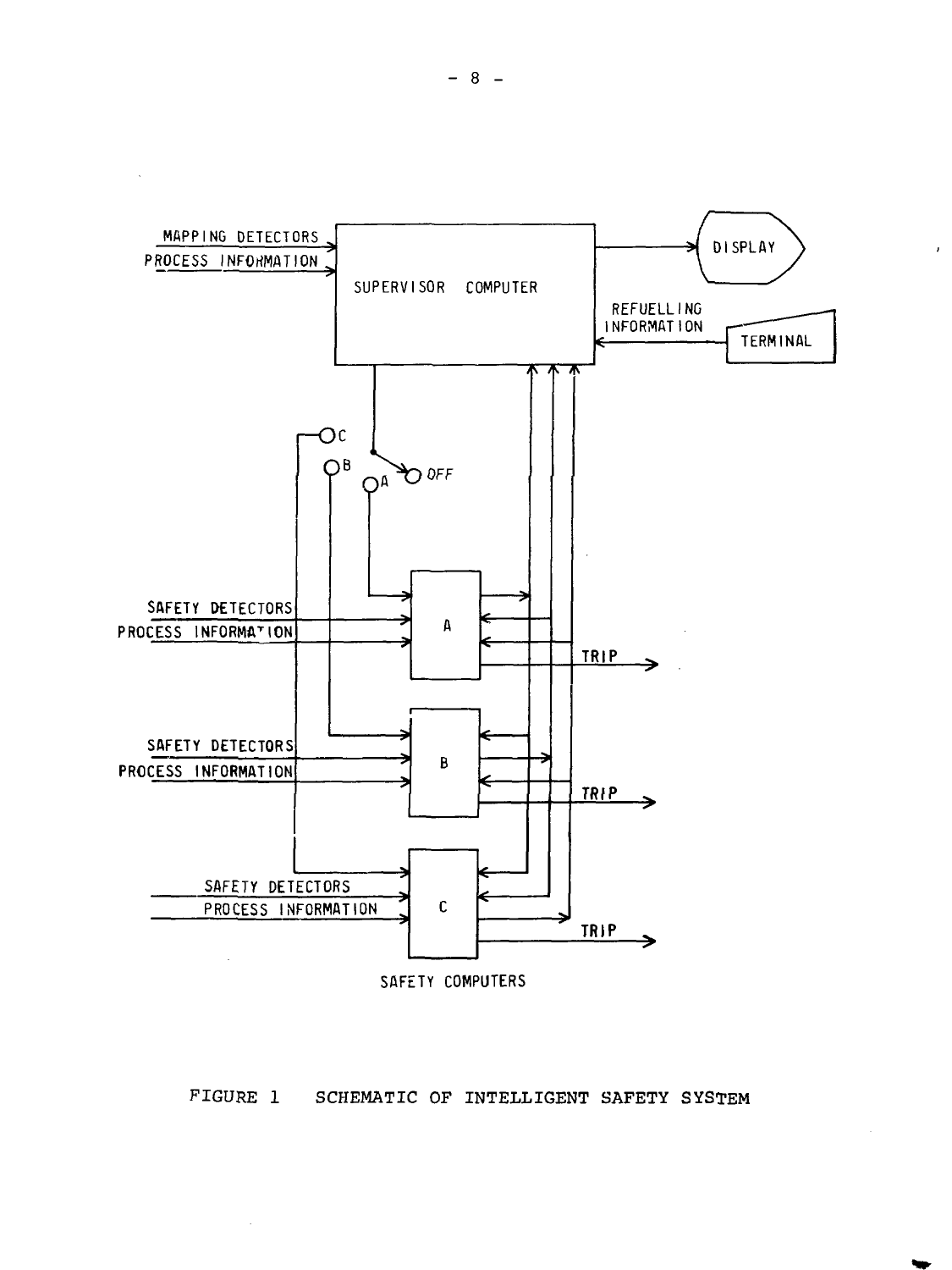of these calculations, and if satisfied with them, download the key parameters into the three safety computers, one set at a time. We expect that new coefficients will be downloaded typically several times per day, for example, upon refuelling or during power maneuvers. The safety computers will use these parameters, together with inputs from neutron detectors and other process variables, to decide whether the reactor is operating within limits. This decision will be made approximately 10 times per second.

Work is presently underway on the software to be installed in the supervisor computer. During the next 5 years, a demonstration of the Intelligent Safety System will be designed, procured, and put into operation. Instead of a reactor, the demonstration will use a detailed mathematical model of the reactor. Also, a supervisor computer and one of the tripli cated safety computers will be included. Data links, having the required isolation and uni-directional transmission properties, will be procured to make the demonstration as realistic as possible. Many normal and abnormal reactor conditions will be simulated on this demonstration.

The AECL Engineering Company is also working on a computer-based safety-system concept, intended for CANDU power plants that are currently under construction. In their concept, the design logic of existing safety systems, and some improvements, will be implemented in computers. Thus their efforts are directed towards a present need, whereas the Intelligent Safety System program is aimed all future CANDU reactors.

To recapitulate, the Intelligent Safety System program is part of a world-wide trend in which computers are used in more and more industrial applications, including nuclear **power plant** control, monitoring and safety. Our approach has a closer resemblance to the monitoring computer systems, currently in use on light-water or gas-cooled reactors, than to the

- 9 -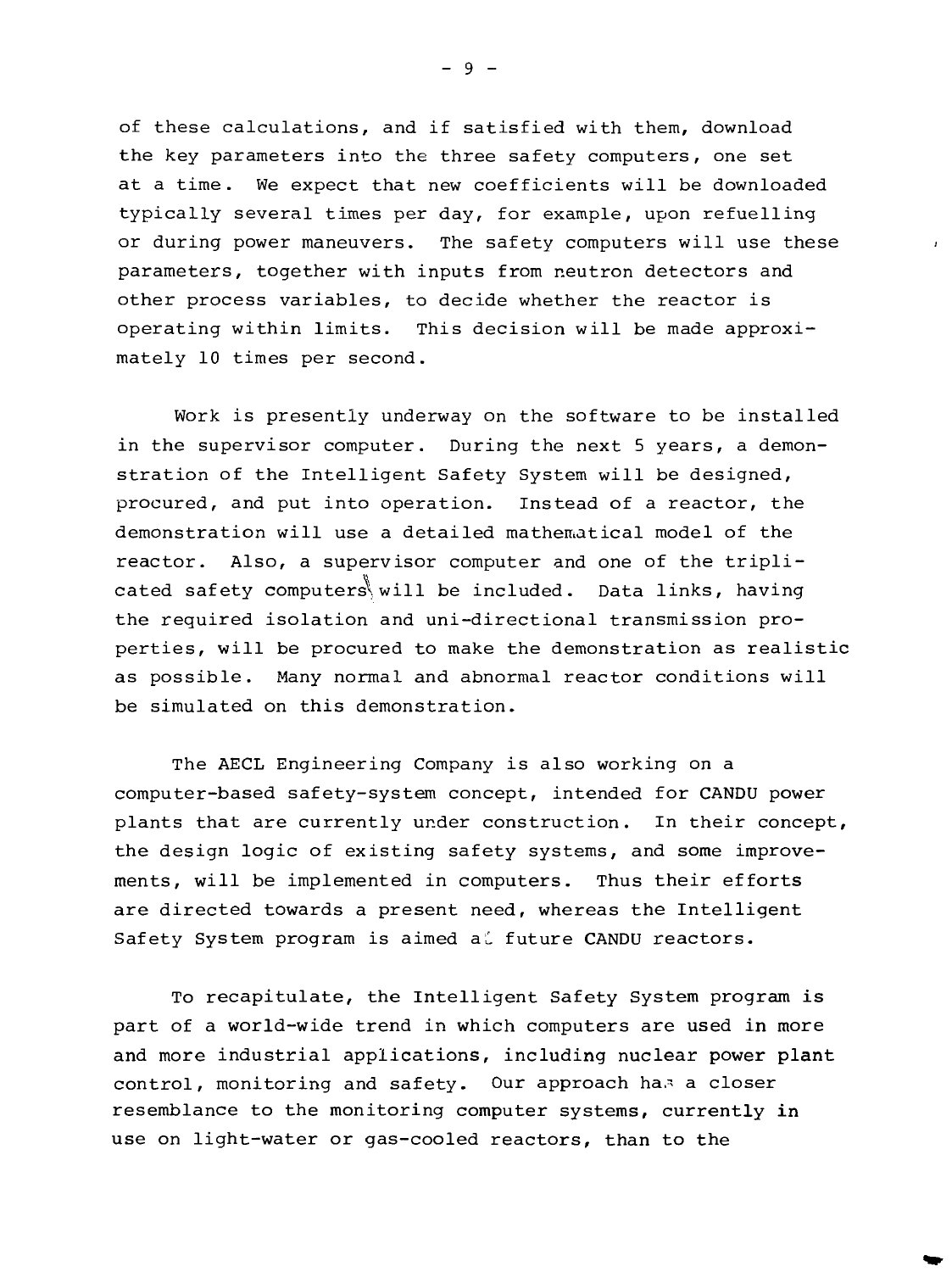micro-computer based safety systems favoured by foreign designers.

# New Control and Safety Systems for NRU

The NRU research reactor at CRNL has been in operation for 23 years and continues to be an indispensable facility for R&D and the production of radioactive isotopes. Many of its control and safety subsystems are approaching their endof-life and need to be replaced. Since the electronic subsystems are based on vacuum tube technology, replacement is becoming difficult, if not impossible. As an interim measure, vacuum tube circuits are being replaced with equivalent solidstate analog circuits.

A design and development program is underway, the objective of which is to conceive, design, and implement new control and safety systems for NRU, incorporating the latest ideas in control devices and methods. Exploratory work is in progress, its aim being to delineate the scope of the project and produce a preliminary study report before the end of 1981. Once approval to proceed is given, detailed analyses, design, and development will be carried out and new equipment will be procured, installed, programmed, and commissioned. Completion of the project is anticipated to be in 4-5 years' time.

Our present thinking centres on installing individually controllable absorbers around one test site in the reactor, called an in-reactor loop, in which fuel engineers irradiate experimental fuel bundles up to 4 cm outside diameter and 3 m long. The unique aspect of this loop will be that the neutron flux in the fuel bundles will be controllable to close tolerances, regardless of flux perturbations elsewhere in the reactor. Miniature neutron sensors will also be installed along the test site, to provide automatic regulation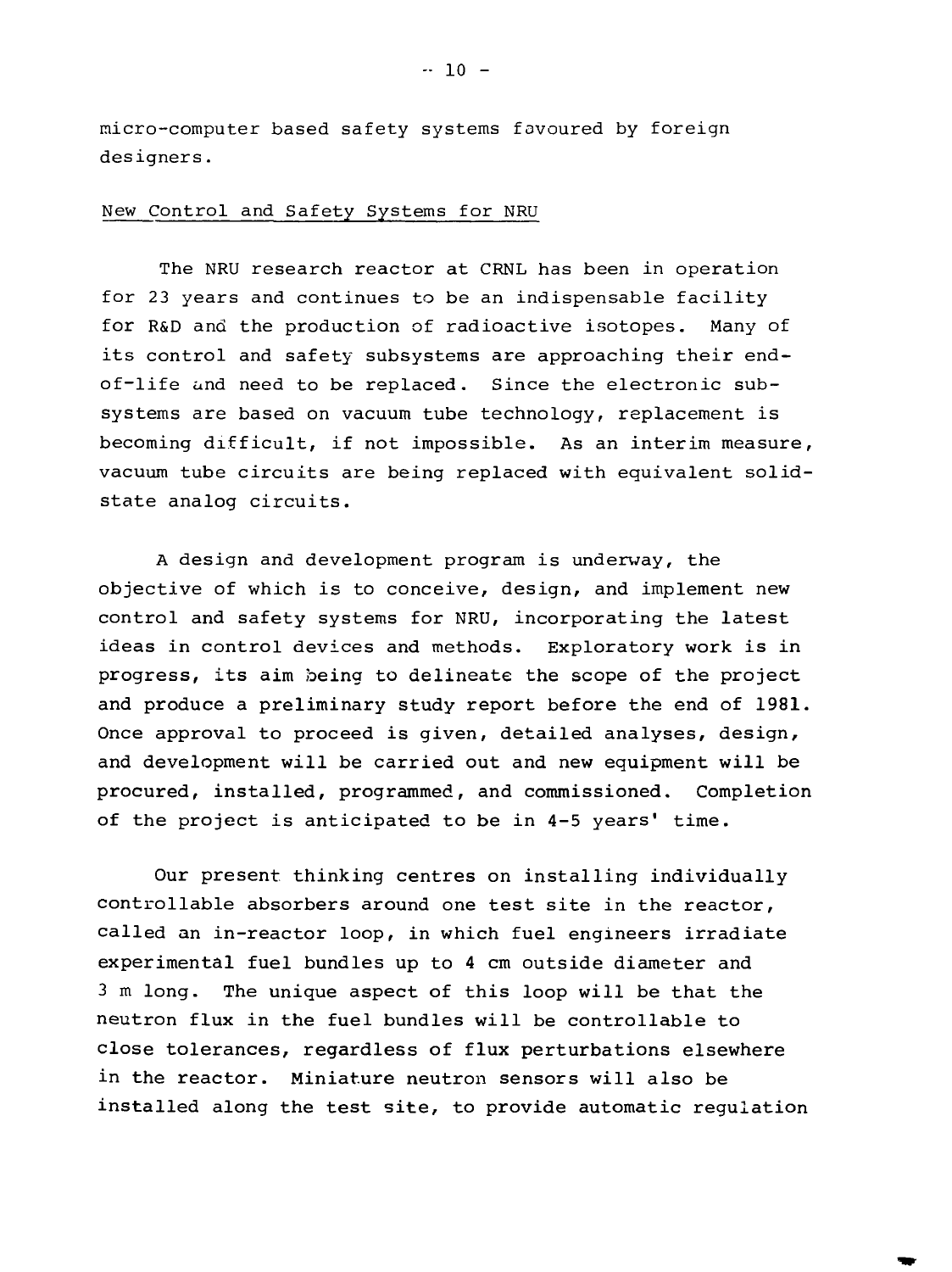of the local neutron flux and to accurately record the irradiation history of the experimental fuel. A preliminary design of the loop flux regulating system, carried out in collaboration with the Process Systems Design Branch, looks promising. Also, the first round of calculations carried out by the Reactor Physics Branch has produced acceptable figures for the absorption strengths of the local neutron-control absorbers and for the resultant range of fission power in the fuel. Further along in the program, the reactor control and safety systems will be examined and redesigned, with current and future technology in mind.

# Dynamic Analysis Facility

In the above three R&D programs, the emphasis is on computers, for the design of multivariable controllers, simulation of CANDU power plants and NRU reactor systems, processing of data from a detailed reactor simulation, etc. Most of these activities are carried out on the Dynamic Analysis Facility [12] which presently consists of two digital computers, two analog computers, and the necessary interprocessor links, data storage, input, and output peripherals, illustrated in Figures 2 to 4. The system was acquired in 1975 March, and, with continual upgrading of its software and hardware as well as proper maintenance, is expected to serve the needs of the analysts for years to come.

## INSTRUMENTATION R&D

# Background

Most high technology enterprises rely heavily on complex instrumentation. Since nuclear radiation is not detectable by the human senses, specialized sensors have been essential

 $-11 -$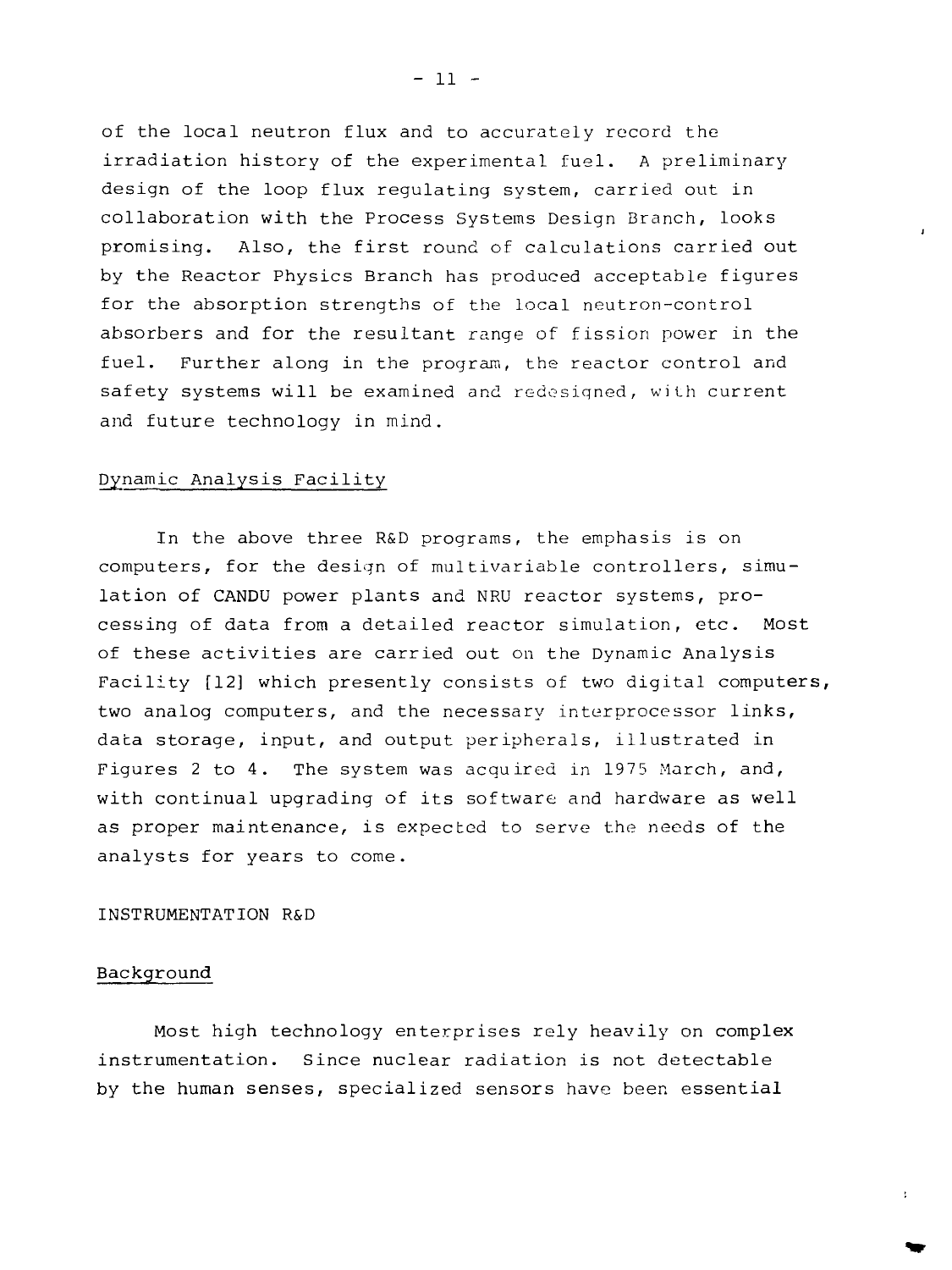

FIGURE 2 FUNCTIONAL DIAGRAM OF THE DYNAMIC ANALYSIS FACILITY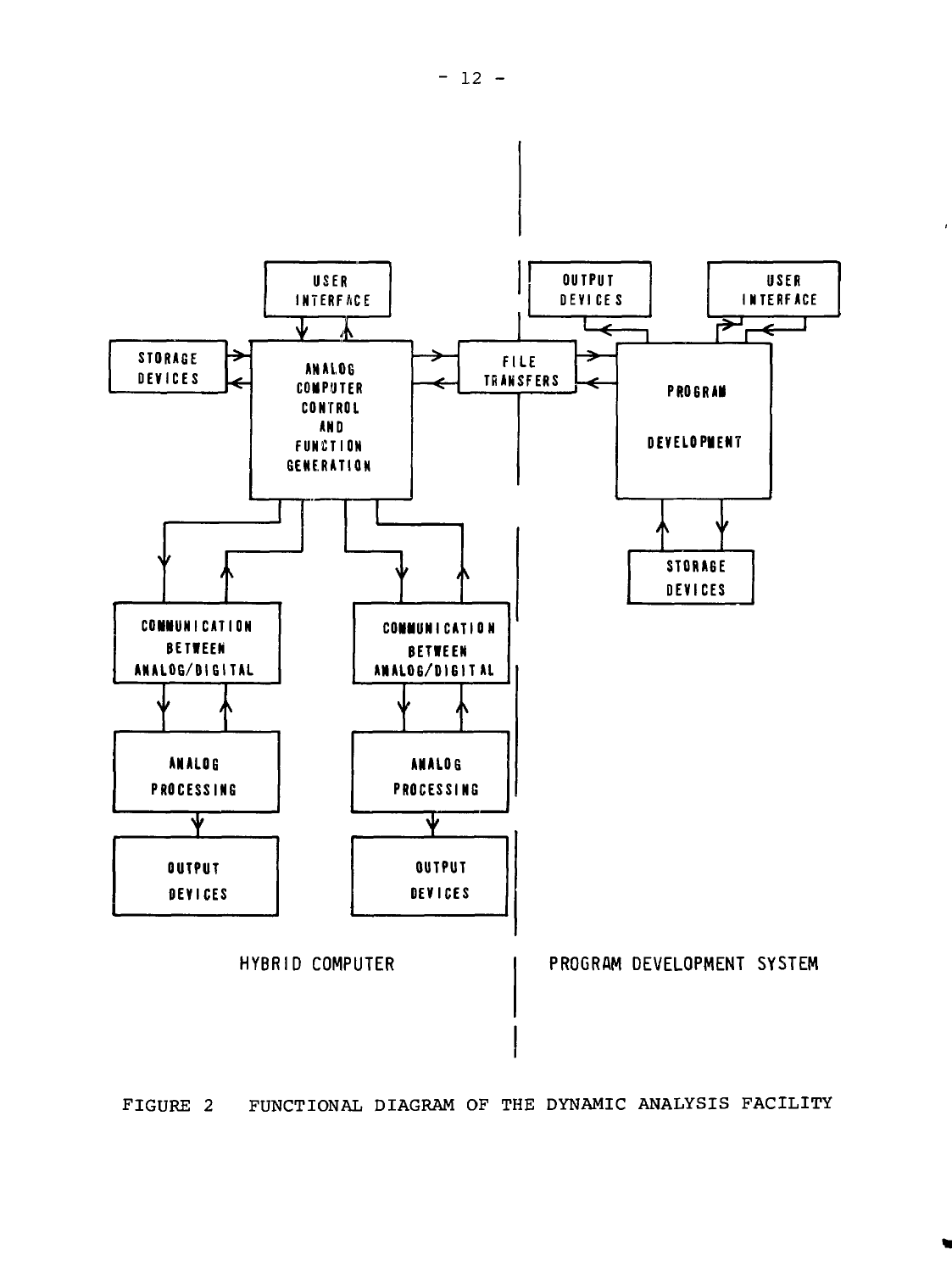

FIGURE 3 THE TWO DIGITAL COMPUTERS IN THE DYNAMIC ANALYSIS FACILITY



FIGURE 4 ONE OF THE TWO ANALOG COMPUTERS IN THE DYNAMIC ANALYSIS FACILITY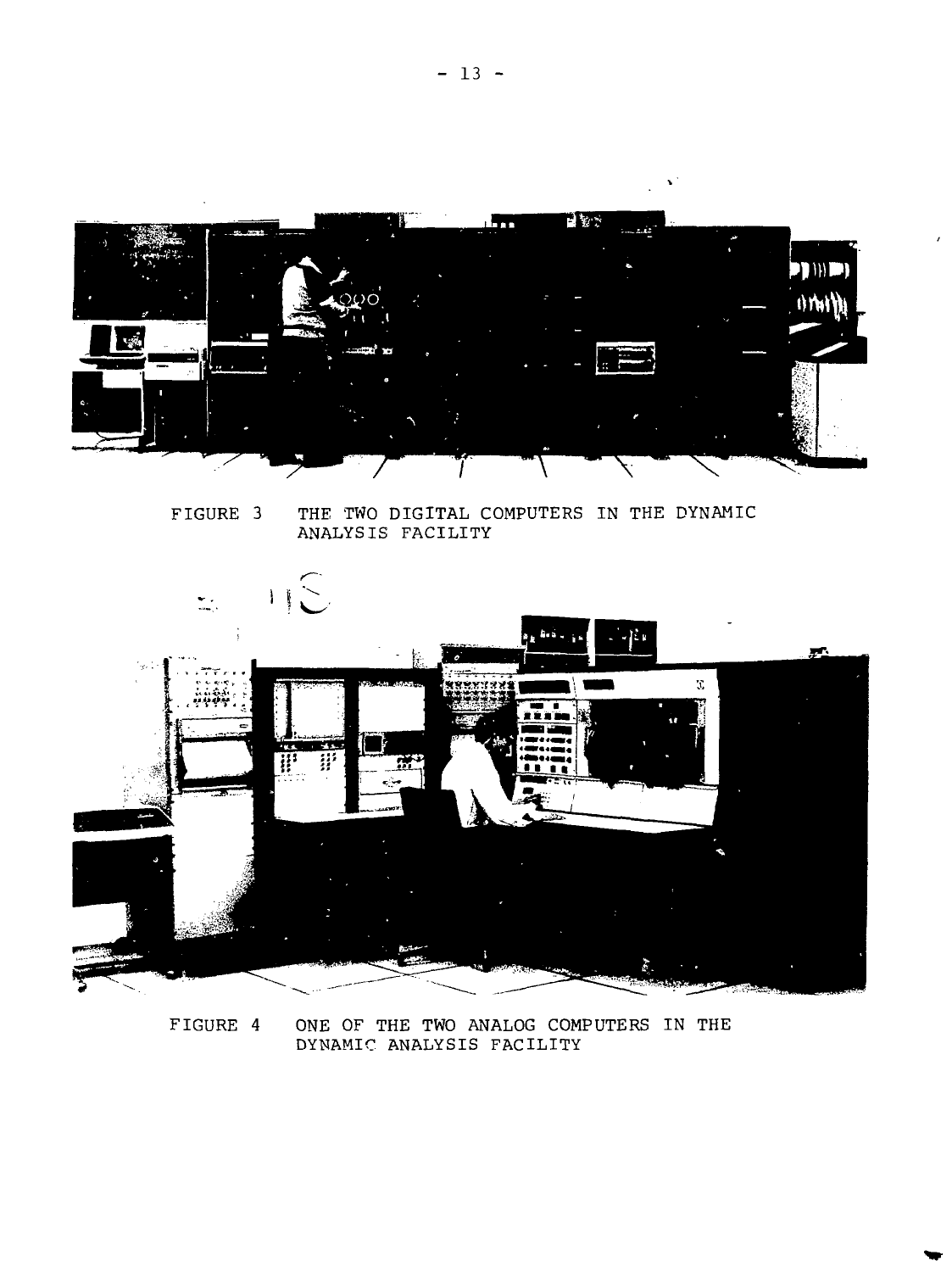to the industry since the earliest electrometers and Geiger counters. Today, in the 4-unit Bruce Nuclear Generating Station there are about 6000 sensors [13], transmitting vital plant data to the control computer, control room, or to automatic actuators.

Many of the sensors in a nuclear station are also used in the electrical and chemical industries, and can be purchased from commercial suppliers. Others are needed in all nuclear power stations (irrespective of type), and the world market is large enough to support one or two manufacturers. Some, however, are specific to a particular reactor type or plant design, and generic development work in support of these must be the responsibility of the reactor supplier.

The specialized instruments in a nuclear power station cover

- health monitors to protect the public, employees and the environment,
- neutron detectors to monitor nuclear core conditions,
- process monitors in the systems for heat transfer, coolant chemistry, etc., and
- safeguards instruments to monitor material inventories to fulfill international non-proliferation treaty obligations.

Besides designing and procuring CANDU reactors, AECL manages a significant program of RSD to improve the fuels, materials, and mechanical components used in the nuclear industry. Experiments at the forefront of d.velopment inevitably require special measuring instruments which have never been used before. It is therefore necessary to develop instruments in support of the nuclear R&D program as well as for CANDU reactors. While many of the same engineers and scientists design instruments in several of these categories.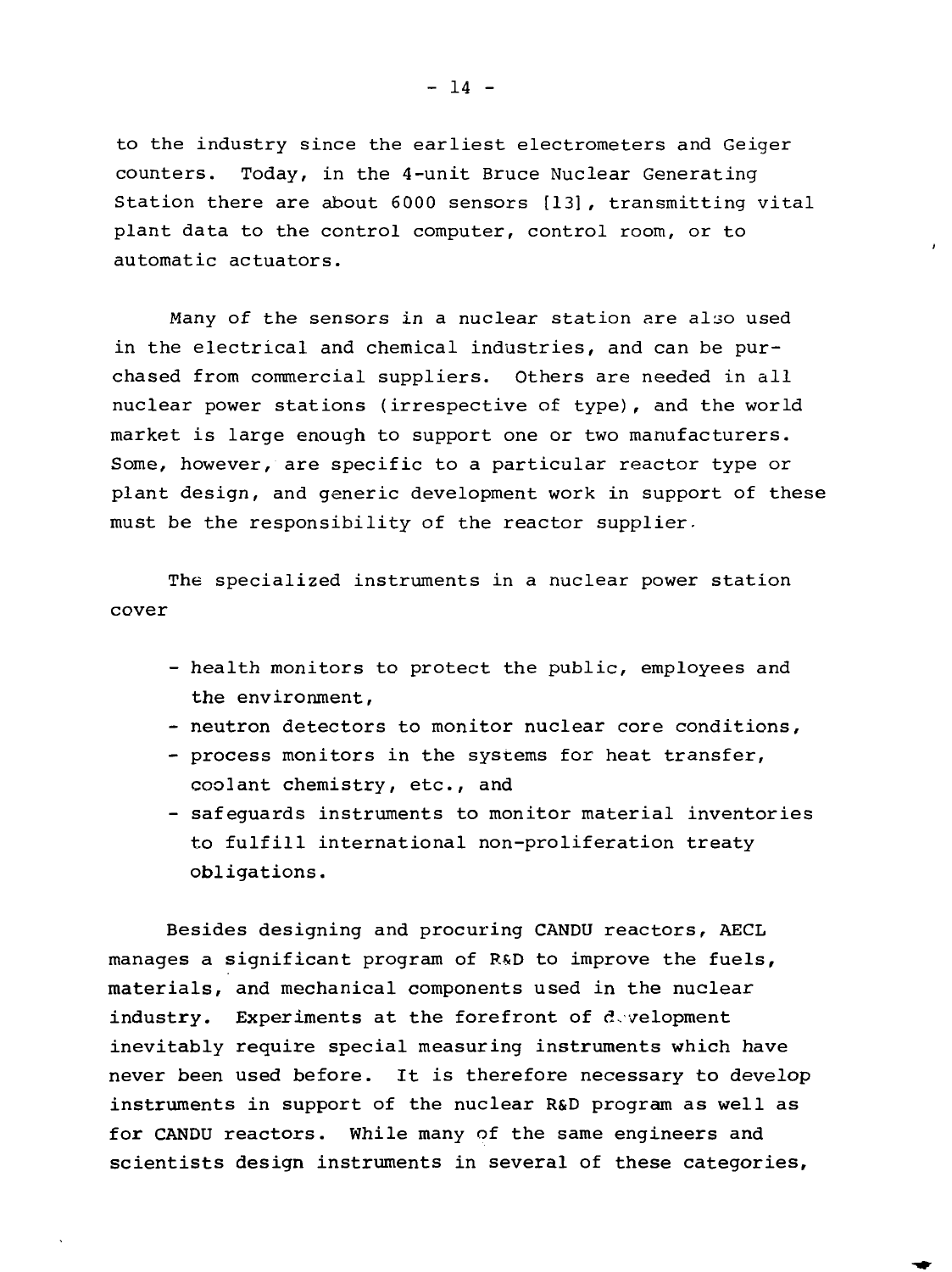only the reactor and process monitors, and the R&D instruments are mentioned here. The remainder are covered in companion documents describing other aspects of the AECL program.

#### Potential Benefits

The overall aims of the instrument development program are

- to provide instruments essential to the operation or sale of nuclear reactors,
- to reduce the cost of nuclear electricity,
- to improve safety, or
- to meet regulatory requirements designed for public and environmental protection.

#### Neutron Detectors

The generation of heat in a nuclear reactor is regulated by sensing the neutron population, i.e. neutron flux, processing this information, and then adding or subtracting a neutronabsorbing material to maintain the flux at the desired level. In large CANDU reactors, as many as 200 neutron sensors, called self-powered flux detectors, are used to obtain an accurate measure of the neutron flux throughout the reactor, for control and safety purposes.

A self-powered flux detector is a coaxial cable of small diameter, i.e. 1 to 3 mm, that generates an electrical current proportional to the neutron and gamma-ray fluxes to which it is exposed. Figure 5 illustrates a typical detector and its constituent parts [14,15]. The operating characteristics of self-powored detectors, that is, sensitivity, dynamic response and burn-out rate, depend on the materials chosen for the manufacture of the detectors and on the environment in which they operate, i.e. neutron flux, gamma-ray flux, temperature. Thus,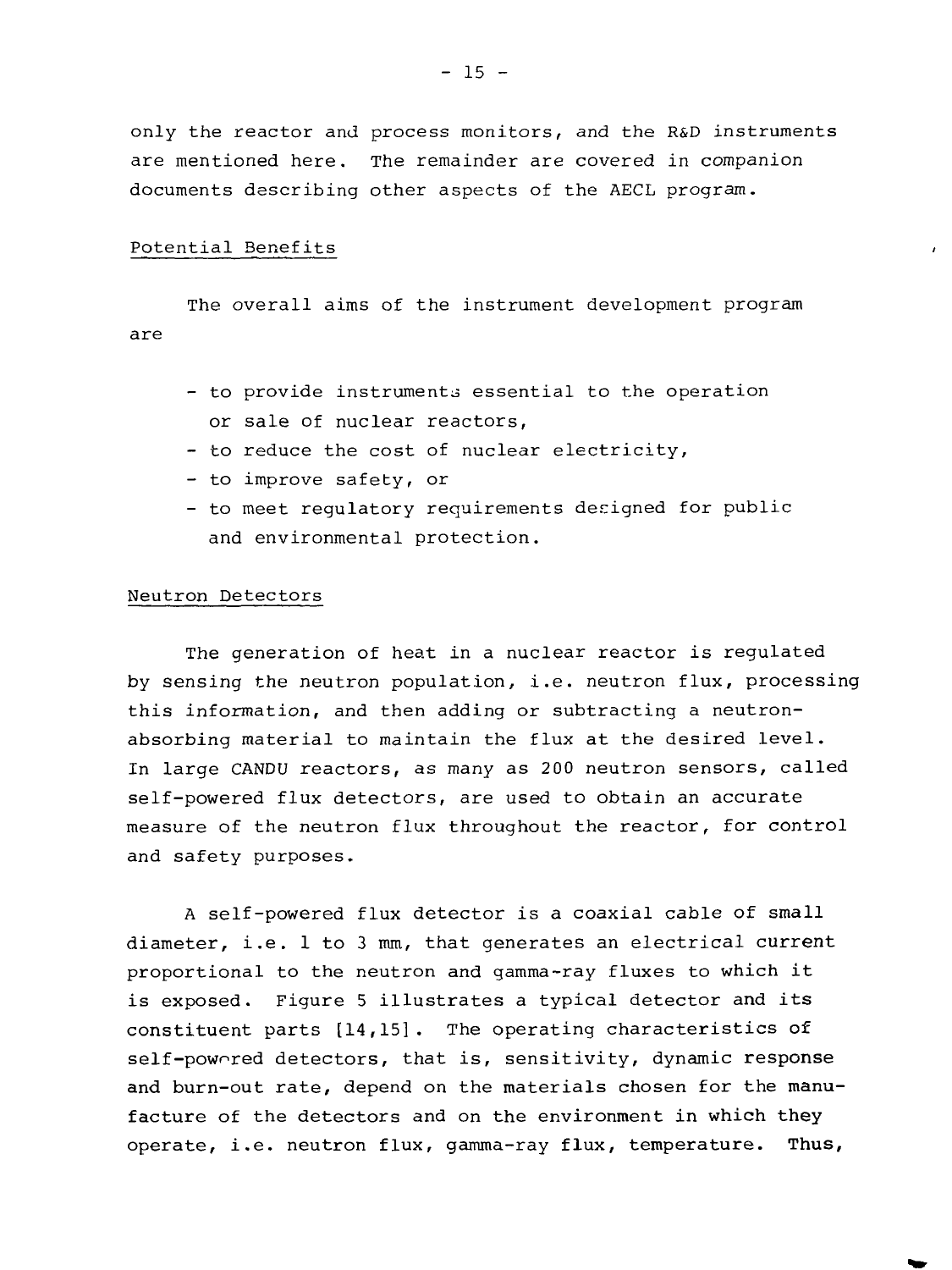

 $\sim 10^{-1}$ 



# FIGURE 5 SCHEMATIC OF A SELF-POWERED FLUX DETECTOR

 $\mathcal{L}^{\text{max}}_{\text{max}}$  and  $\mathcal{L}^{\text{max}}_{\text{max}}$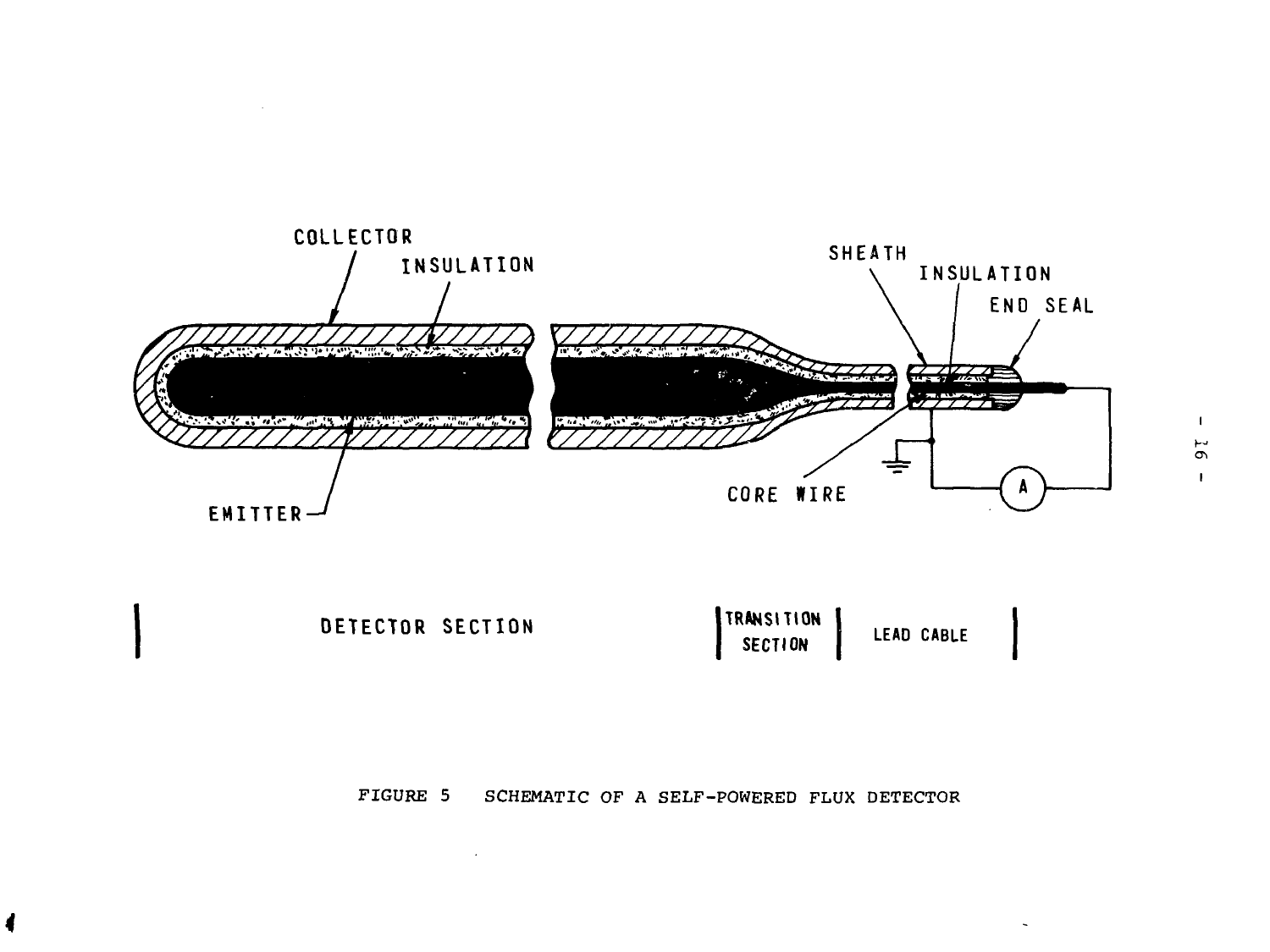our work is aimed at developing detectors specifically for, and understanding their operation in, CANDU reactors. Our detectors are generally not well suited for use in light water reactors and vice versa. Early designs of our detectors had emitters made of vanadium or cobalt, while in more recent designs platinum, platinum-clad Inconel, or Inconel are used instead of cobalt. The search for better materials continues.

An R&D program has been underway at CRNL for many years, the objective of which is to refine our understanding of existing detectors, to develop new detectors with superior properties, and to devise techniques for calibrating detectors in situ, to meet control and safety requirements. Present effort is directed towards experiments with detectors of the type to be used in the Bruce B Nuclear Generating Station. This work is jointly funded by Ontario Hydro and CRNL. We intend to ask Ontario Hydro and the Engineering Company for continued support of this program which, over the next 4 or 5 years, will centre on the long-term irradiation of prototype detectors in the NRU reactor. In parallel with this program, CRNL is conducting experiments and mathematical analyses of detectors made of other materials. The incentive for this work rests on the following argument: even though the detectors are miniature, there are many of them, and in total they absorb a significant number of neutrons. Extra fuel has to be added to the reactor to compensate for this neutron loss. Hence we are developing detectors that show promise of producing an adequately strong signal but absorb fewer neutrons than existing detectors. Since successful detector designs arise from a symbiosis of calculation, experiment, and innovation in manufacturing techniques, CRNL and Reuter-Stokes Canada Ltd. collaborate closely in the development of new detectors. This results in technology transfer from the laboratories to the manufacturer who, in turn, develops the capability to offer detectors of advanced design and performance to reactor designers and to electric utilities operating CANDU

η.

 $- 17 -$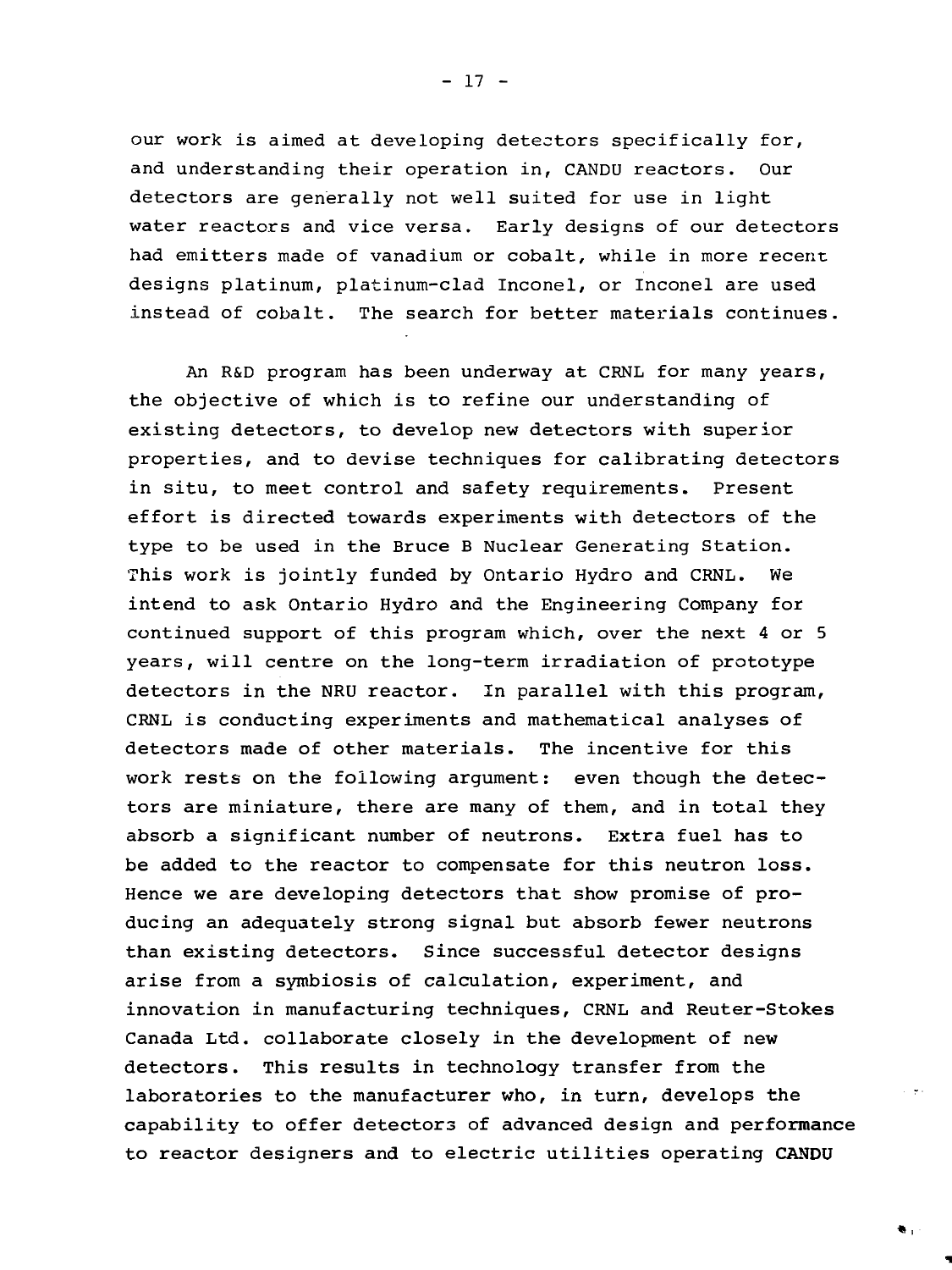generating stations. The current program to develop new detectors will probably extend over 4 years or more.

# Failed Fuel Detection and Location

CANDU reactors are designed to be refuelled on power, i.e. without having to be shut down. This capability can be used to advantage if a fuel bundle is defective and should be removed from the reactor to prevent radioactive contamination of the primary coolant circuit. It should be noted here that the failure rate of CANDU fuel is very low - less than 1 in 1000 bundles [16J. In the present generation of CANDU reactors, two systems are provided to detect and locate failed fuel. The fj.rst, called the failed-fuel detection system, alerts the station operator to the presence of failed fuel [17]. This system operates continuously and detects a bulk increase in the gamma radiation in the large coolant pipes called headers. Having established that a failure has occurred, the operator must then find out which of the  $\sim$ 5000 bundles it is. This he does by activating the failed-fuel location system [18]. Samples of coolant from each fuel channel are routed to shielded monitoring rooms where neutron counters can detect the presence of small amounts of fission-product particles. The fuel bundles from the suspect fuel channel can then be sequentially removed until the failed bundle is located.

While these systems work and have proven themselves in the field, the reactor designers and operators would like to have systems that are simpler and also require less expertise in data interpretation. R&D in support of these objectives has been in progress at CRNL for several years, as manpower permits. The Reactor Control Branch continues to collaborate with the Fuels and Materials Division in experiments aimed at obtaining an improved understanding of the release of fission products from defective fuel and their subsequent migration and deposition in coolant circuits. Over the next several years,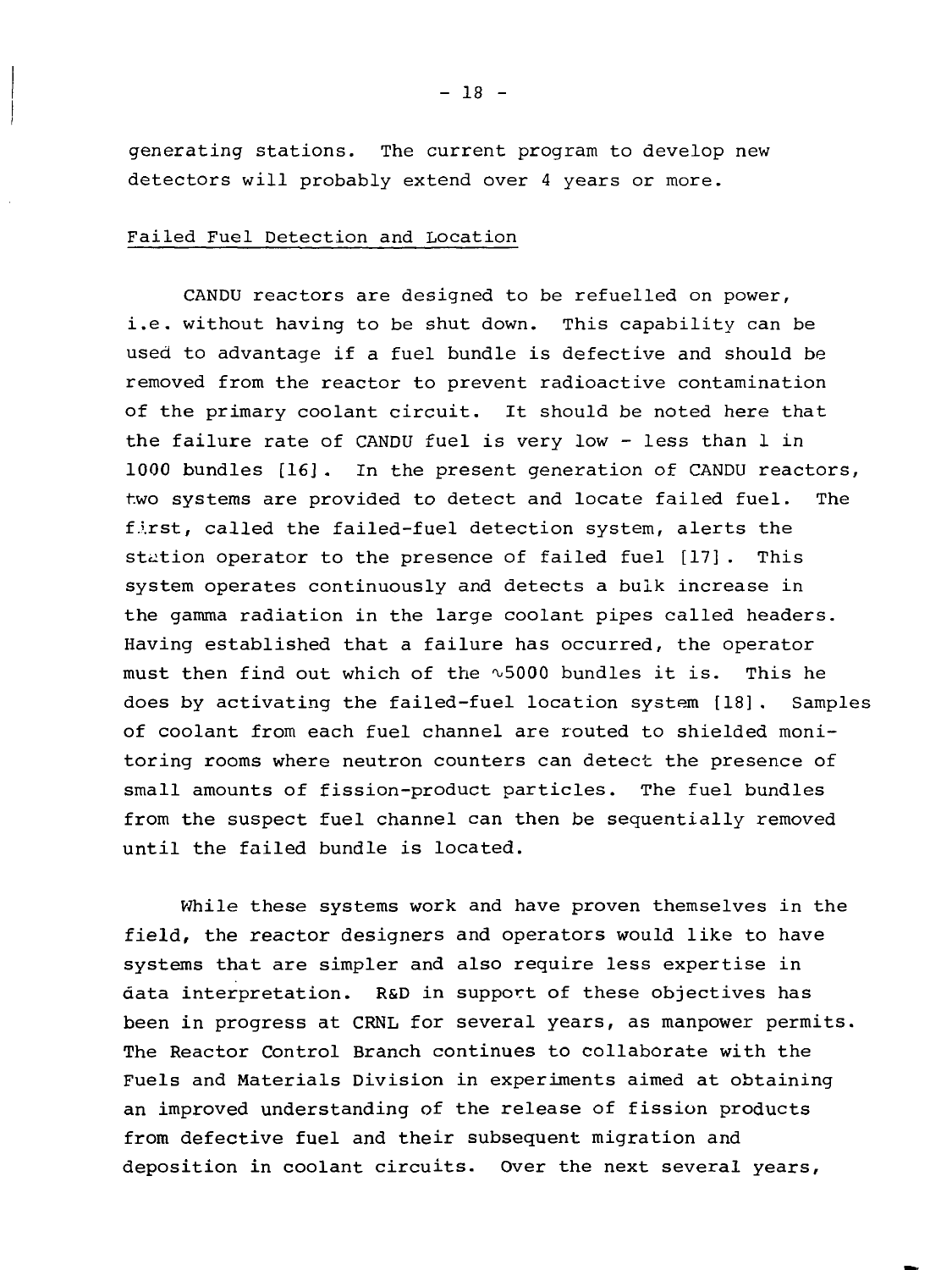new designs of failed fuel detection and location systems will be developed in co-operation with the AECL Engineering Company.

## Boron-10 Monitors

Boron-10 is a chemical added to the reactor moderator to absorb neutrons. In a new reactor, when all the fuel is fresh, its reactivity is held down by maintaining a high concentration of boron-10. As the fuel ages and fission products accumulate, boron is slowly removed, so that the reactivity is held constant. Precise knowledge of boron-10 concentration (at the parts-permillion level) leads to the most efficient use of the fuel.

Since boron is added as a mixture of isotopes (not only boron-10) its neutron absorbing properties cannot be measured by chemical analysis. Rather, samples of the moderator must be evaporated and the residue bombarded with neutrons. Then, the concentration of boron-10 can be found by measuring alpha particle emission rates.

The apparatus to safely house the neutron source and the electronics to

- process the signals,
- detect the alpha particles, and
- calculate boron concentrations

are being assembled. The result will be a transportable facility which can be shipped to reactors as needed.

#### Heavy Water Monitors

Since CANDU reactors are the only commercially significant types to use water as a moderator and coolant, heavy water instrumentation has been a Canadian concern for over twenty years.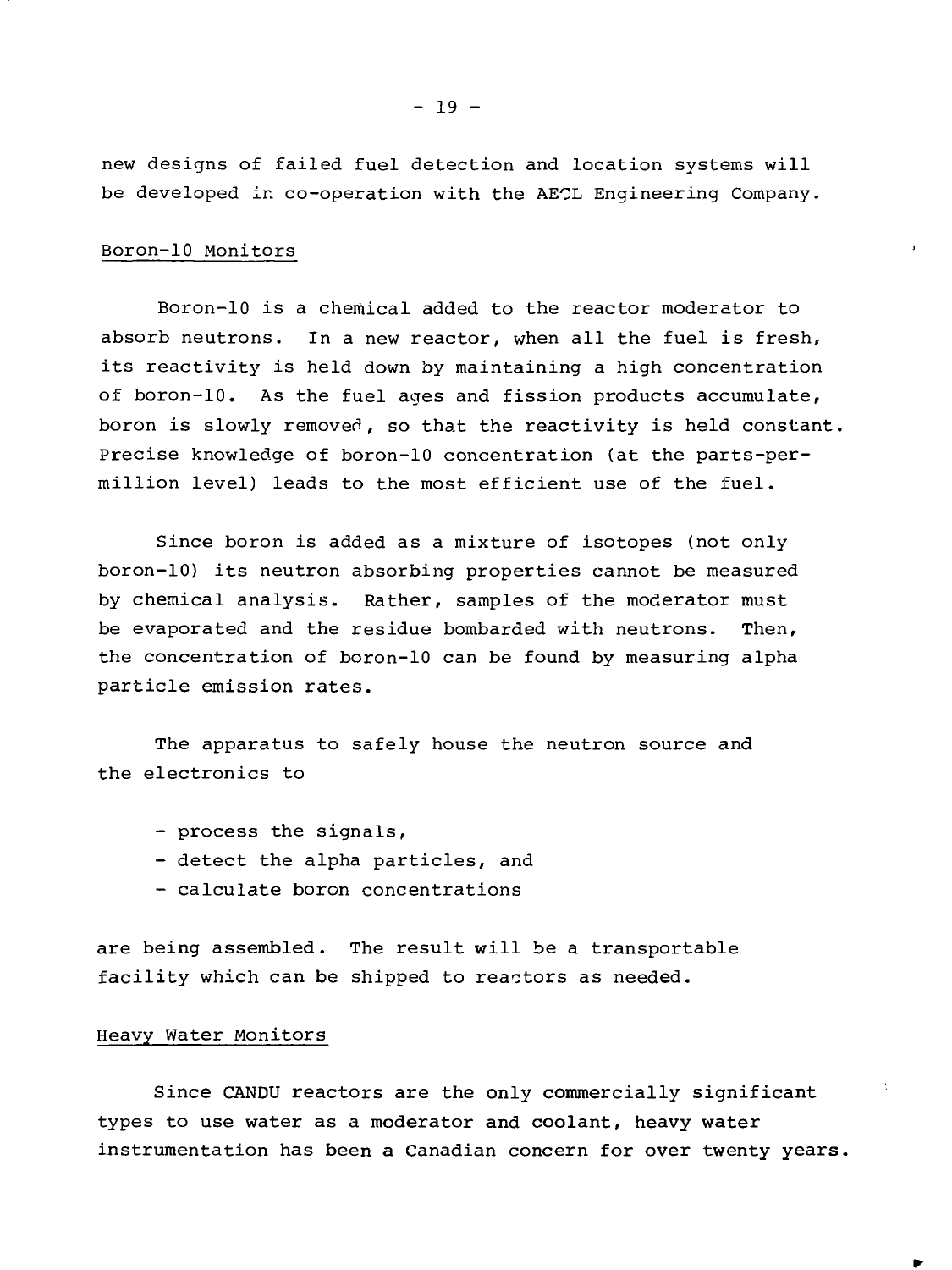We are undoubtedly the only country with substantial experience in the design of on-line heavy water monitors. We must maintain this capability since heavy water is such an important part of the CANDU reactor. Instruments, such as those shown in Figure 6, have been i' vented to detect minute leaks at reactors which have prevented the loss of hundreds of thousands of dollars worth of heavy water. Others are used on reactor upgraders, heavy water plants and for monitoring heavy water vapor in air.

The development of heavy water monitors was thought to have been completed over a decade ago. Its transfer to Canadian industry met with limited success. When all heavy water monitors in every operating plant had failed several years ago, AECL directed efforts to provide more reliable monitors. A major milestone was the rehabilitation of all .ivailable existing monitors. Subsequent milestones have been the provision of wider range on-line heavy water monitors for the Glace Bay Heavy Water Plant and for R&D on tritium separation at Chalk River. The present work includes the development of rugged, plant-tolerant monitors based on current technology.

Today's on-line heavy water monitors all operate by measuring the absorption of infrared radiation as it passes through water samples [19]. The absorption is related to heavy water concentration, but is also sensitive to the sample temperature. Thus, elaborate methods to control temperature within narrow limits are required. In one development program, expensive and unreliable liquid/liquid heat exchangers are being replaced by electronically controlled thermoelectric coolers. Also, microprocessor technology is being implemented to automate calibration procedures, and provide more accurate readings.

 $- 20 -$ 

j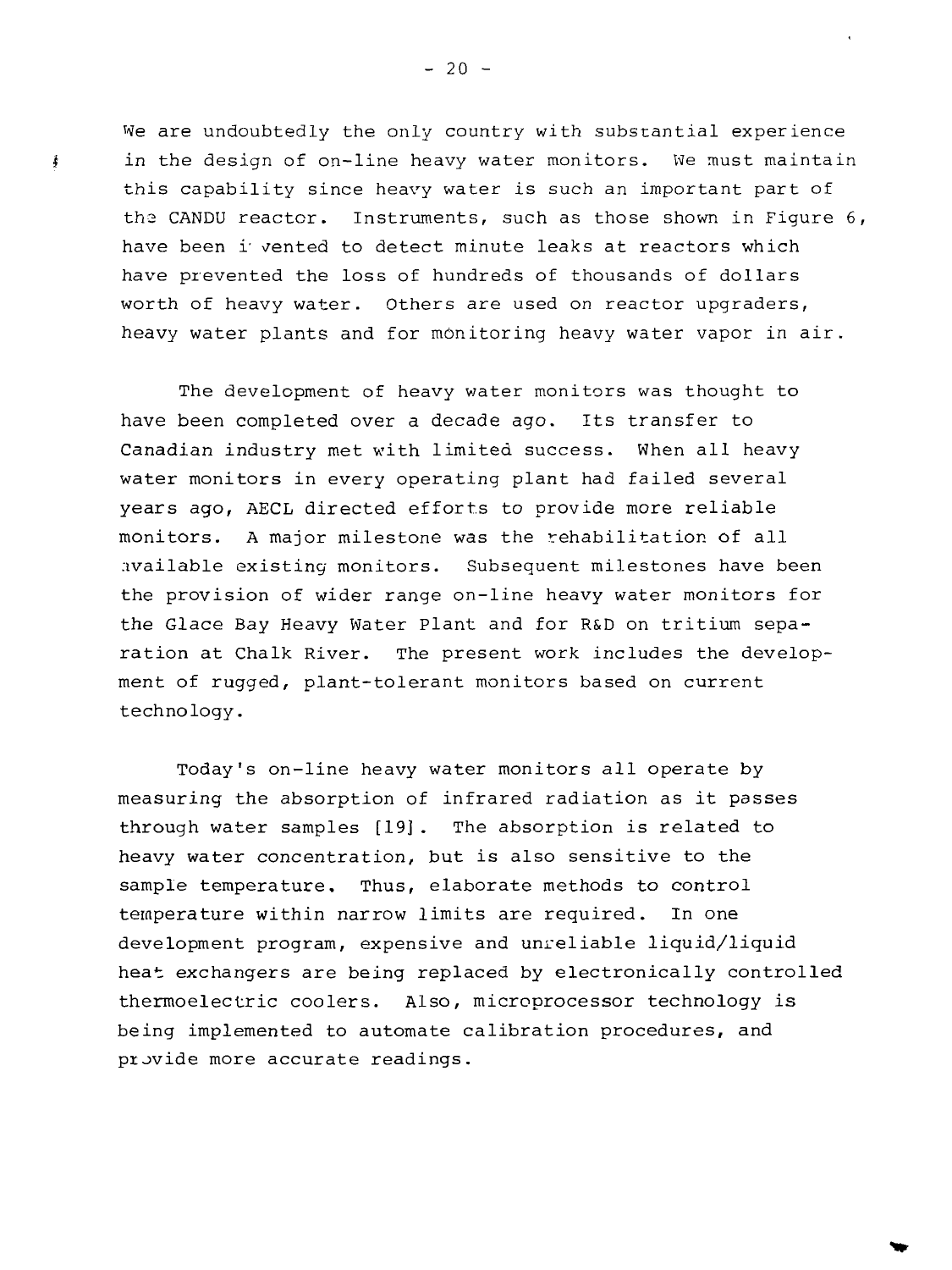

FIGURE 6 INFRARED HEAVY-WATER MONITOR FOR LEAK DETECTION IN STEAM GENERATORS AT THE BRUCE NUCLEAR GENERATING STATION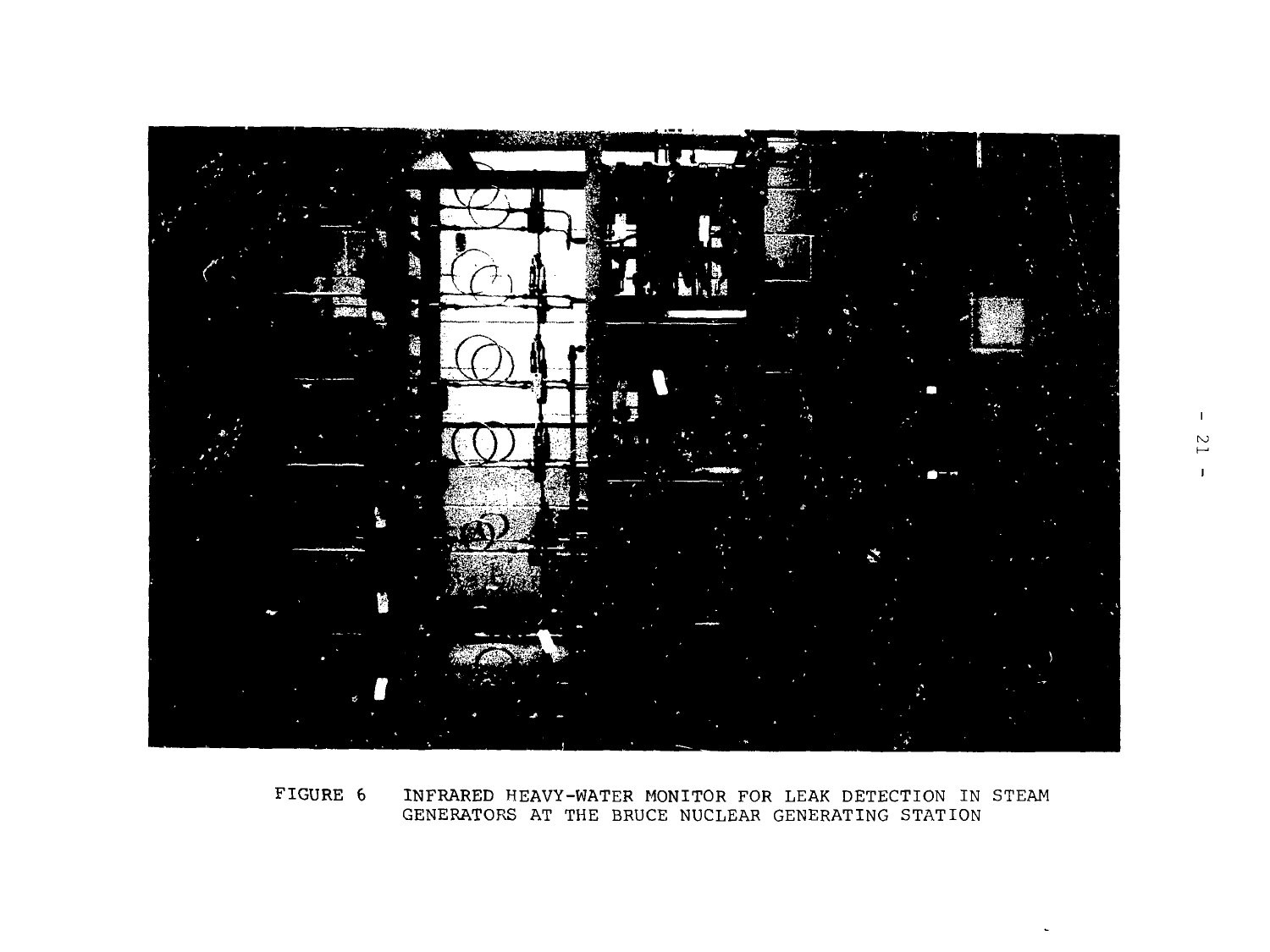Heavy water vapor measurements are also needea to determine losses to the atmosphere. In another development, work is proceeding on establishing means of condensing water from stack air, to provide a liquid sample. The heavy water concentration of the liquid will then be determined and combined with flow measurements to read accumulated total loss.

While the infrared heavy-water monitors give very precise readings, effort is also directed to using density or (optical) refractive index, as measures of heavy water concentration. This program seeks to assess whether lower cost heavy water monitors can be used in less demanding applications.

# Special Purpose Instruments in Support of R&D Programs

This program consists of a number of relatively shortterm projects (typically one year each). Recently it has included critical heat flux detectors using resistance temperature detectors, void fraction monitors, in-reactor pressure transducers and Zircaloy-clad thermocouples.

Projects underway at present include

- a less expensive and more flexible means of locating critical heat flux in test sections, using ultrasonic thermometry,
- a flow meter which can cover a very wide range of flows, for use in pump-seal leak rate tests,
- a high-temperature force transducer for experiments to measure wear rates in heat exchangers, and
- an in-reactor gauge for measuring strain in simulated reactor fuel, based on eddy current principles.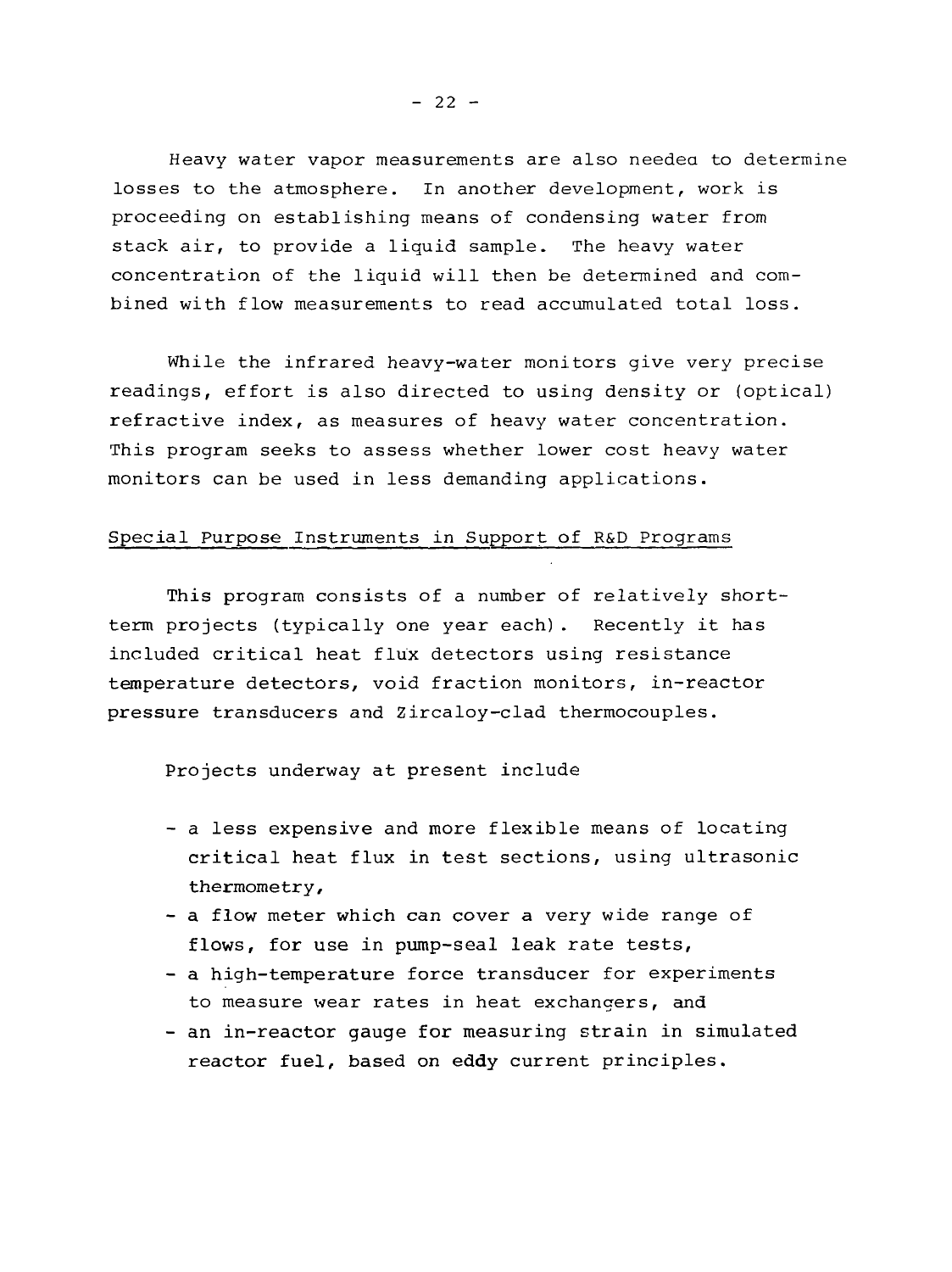## ELECTRONIC SYSTEMS R&D AT CRNL

# Background Information

Canada is a pioneer in the use of computers for controlling nuclear power plants, Figure 7, and the experience to date has been excellent. However, despite the success of the dual-computer philosophy, the rapidity with which electrotechnologies advance and the need to maintain Canada's competitive advantage require that attention be given net only to the latest techniques available but also to technological trends. A long-range R&D program is underway at CRNL to ensure that the performance and safety record of the Canadian nuclear program is continually improved.

Dramatic advances in microelectronics have made available economical minicomputers and microprocessors, making it possible to design systems where equipment with processing power (commonly referred to as "local intelligence") can be distributed to locations at or very close to the applications [20]. Thus the term distributed architecture refers to an assemblage of hardware and software components tailored to appropriate tasks and linked together to satisfy the overall requirements of the job.

In the context of nuclear power plant applications, distributed architectures which encompass all station electronic systems promise a fully integrated and adaptable solution needed to guard against equipment obsolescence and to satisfy the requirements for comprehensive surveillance.

Because of the long lead time in designing and licensing nuclear power stations, the possibility of applying distributed systems in plants to be commissioned in 10 years' time must be planned for now.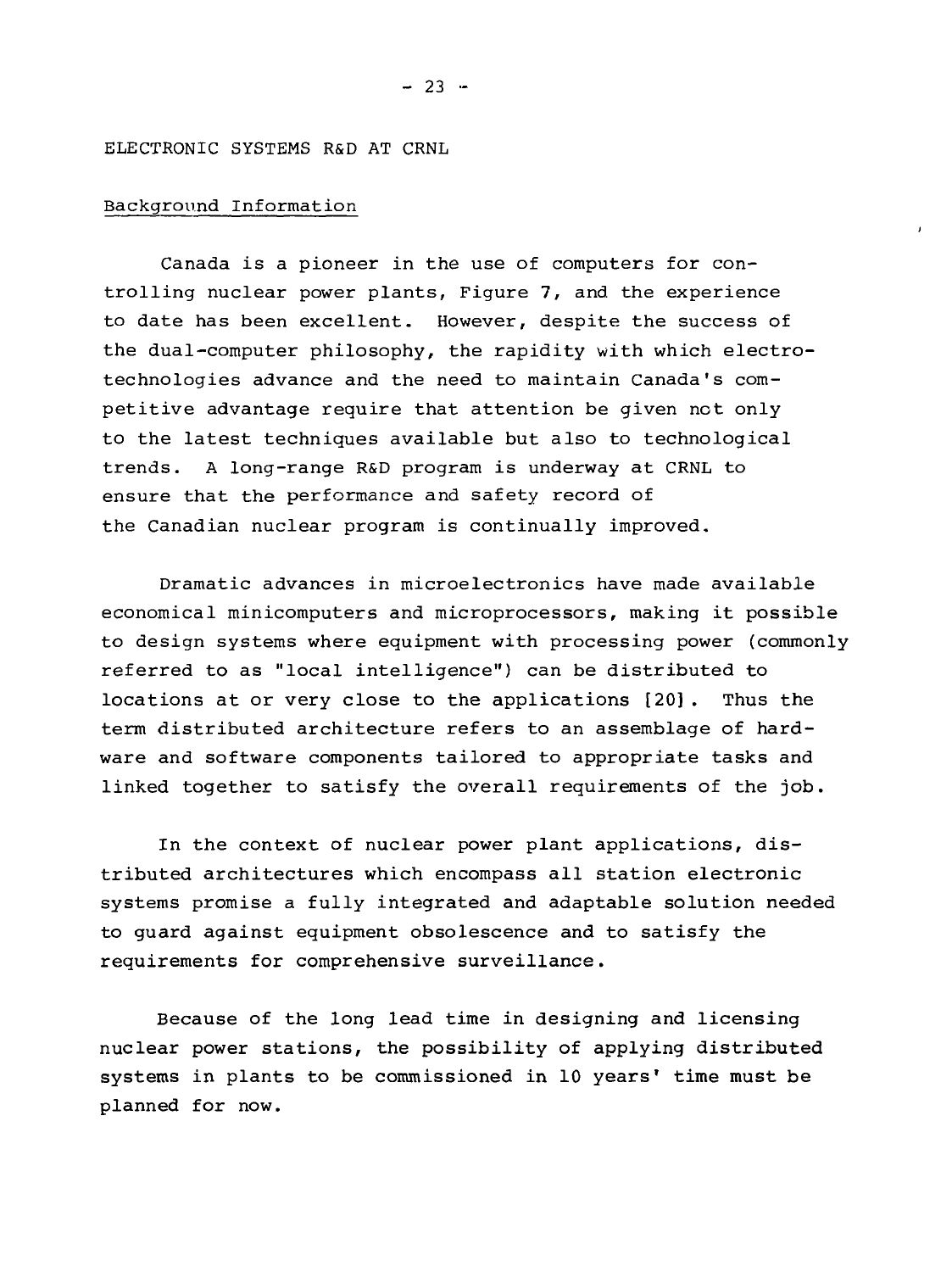

FIGURE 7 DUAL COMPUTER CONTROL OF A CANDU POWER PLANT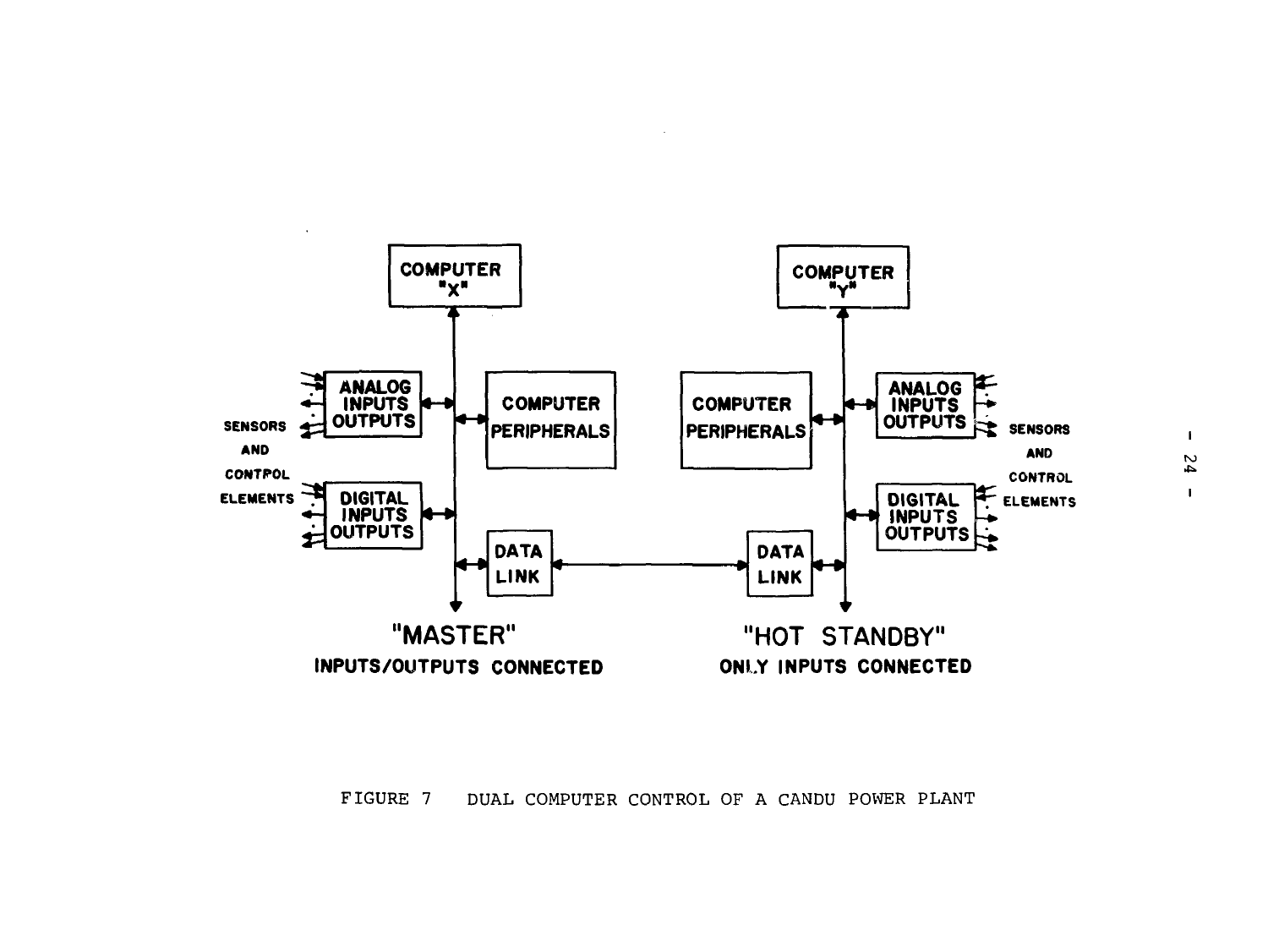For these reasons, there is world-wide interest in distributed systems for nuclear plants. Specialists from many countries recently came to Chalk River for a meeting, co-sponsored by AECL and the International Atomic Energy Agency, to discuss progress on computer applications in nuclear plants.\*

### Future System Concept

To establish a framework upon which we can work, a reference conceptual design for a future system was developed [21]. This reference design reflects our understanding of the general requirements of a future CANDU and our projection of the technological trends. The idea is to come up with the right balance between taking advantage of novel approaches and relying on proven technologies. This balance is illustrated in Figure 8 which shows a projected broadening of the role of digital electronics and computer-related technologies.

The conceptual design was developed following these guidelines:

- The architecture should allow integration of all electronic systems in the plant;
- The architecture should be adaptable to changes in technology; and
- The architecture should be compatible with, but not restricted by, the design principles adopted by the utilities and regulatory bodies.

<sup>\*</sup>The proceedings of this conference are published as AECL-7056.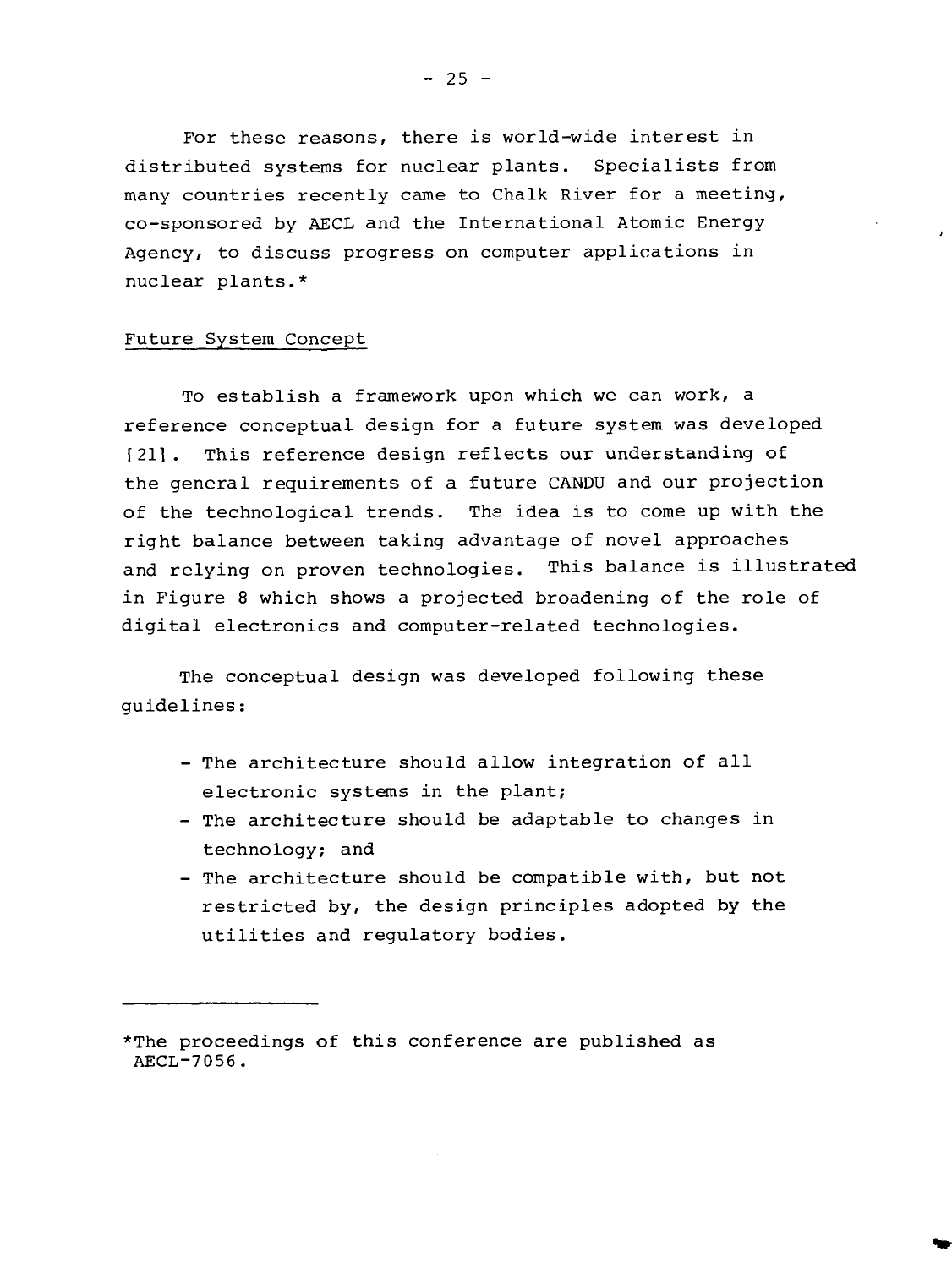

FIGURE 8 DIGITAL ELECTRONICS IMPLEMENTATION IN TOTAL CANDU PLANT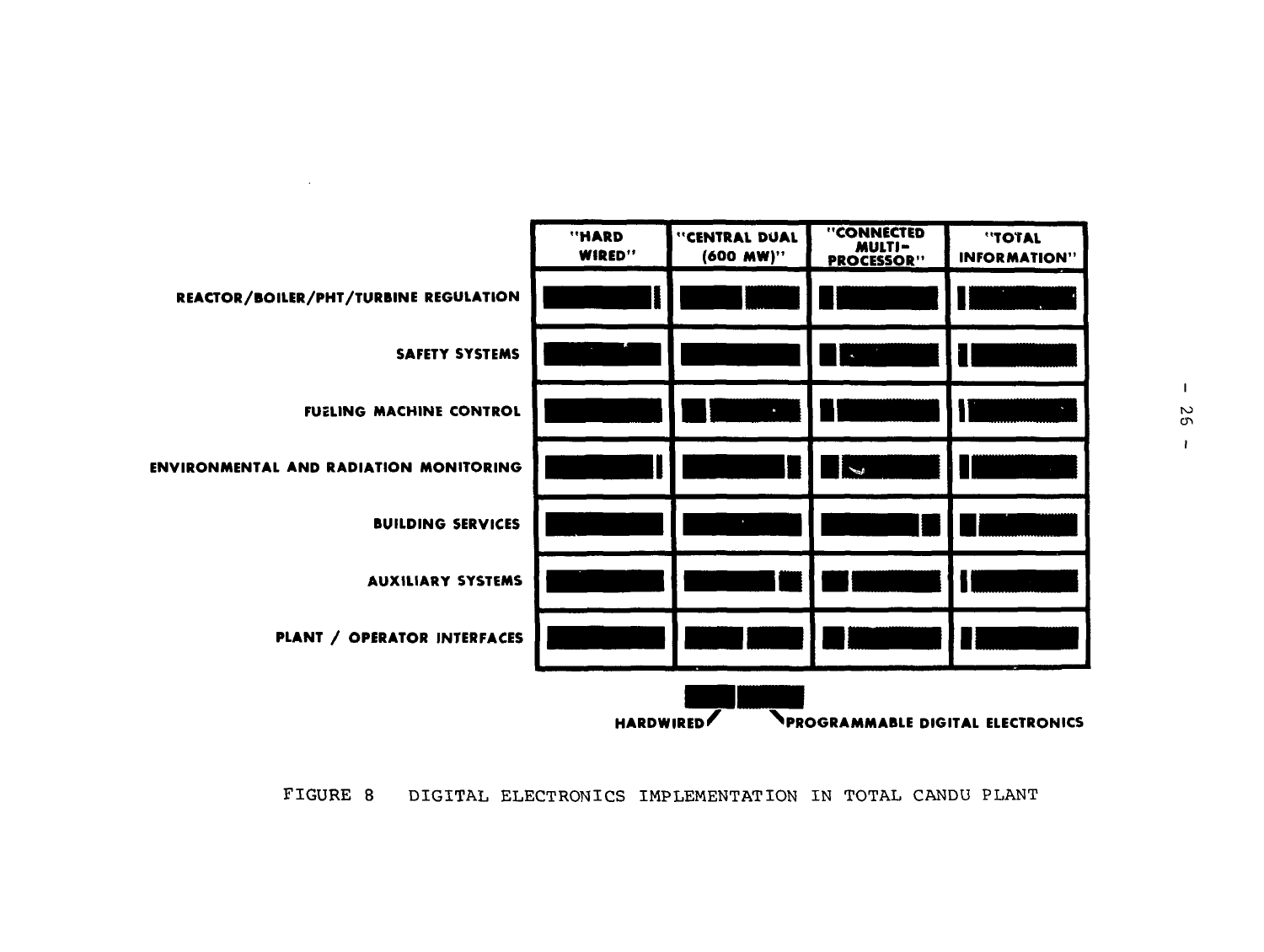The system concept proposed as a basis for ongoing discussion is a loosely coupled, multi-level network made up of busses interconnected by interbus communicators and isolators (IBCI), Figure 9.

Each IBCI is to provide an interconnection between separate busses including the isolation needed to eliminate undesirable interactions between subsystems. Some limited functions for arbitrating the sharing of resources and diagnosis and monitoring of errors may also be performed by the IBCI.

The station computer is to concentrate on functions pertaining to the station as a whole, e.g. station environmental monitoring, building services, switchyard monitoring, burn-up calculations for all units. The station computer has access to the various unit busses.

The unit data base computers are to provide a redundant repository for all current and past history relevant to the monitoring, display and logging requirements of the unit. The actual display, annunciation and logging of such data are to be carried out by the information system, a cluster of intelligent terminals and displays.

The unit regulating system functions are to be carried out by separate dedicated processors. These functions are logical candidates for the dedicated computer approach since there is little interaction between them and what interaction there is can be effected through the regulating system busses.

To ensure their integrity and their independence from the unit and station computers, the dedicated control processors are to have their own private inputs and outputs.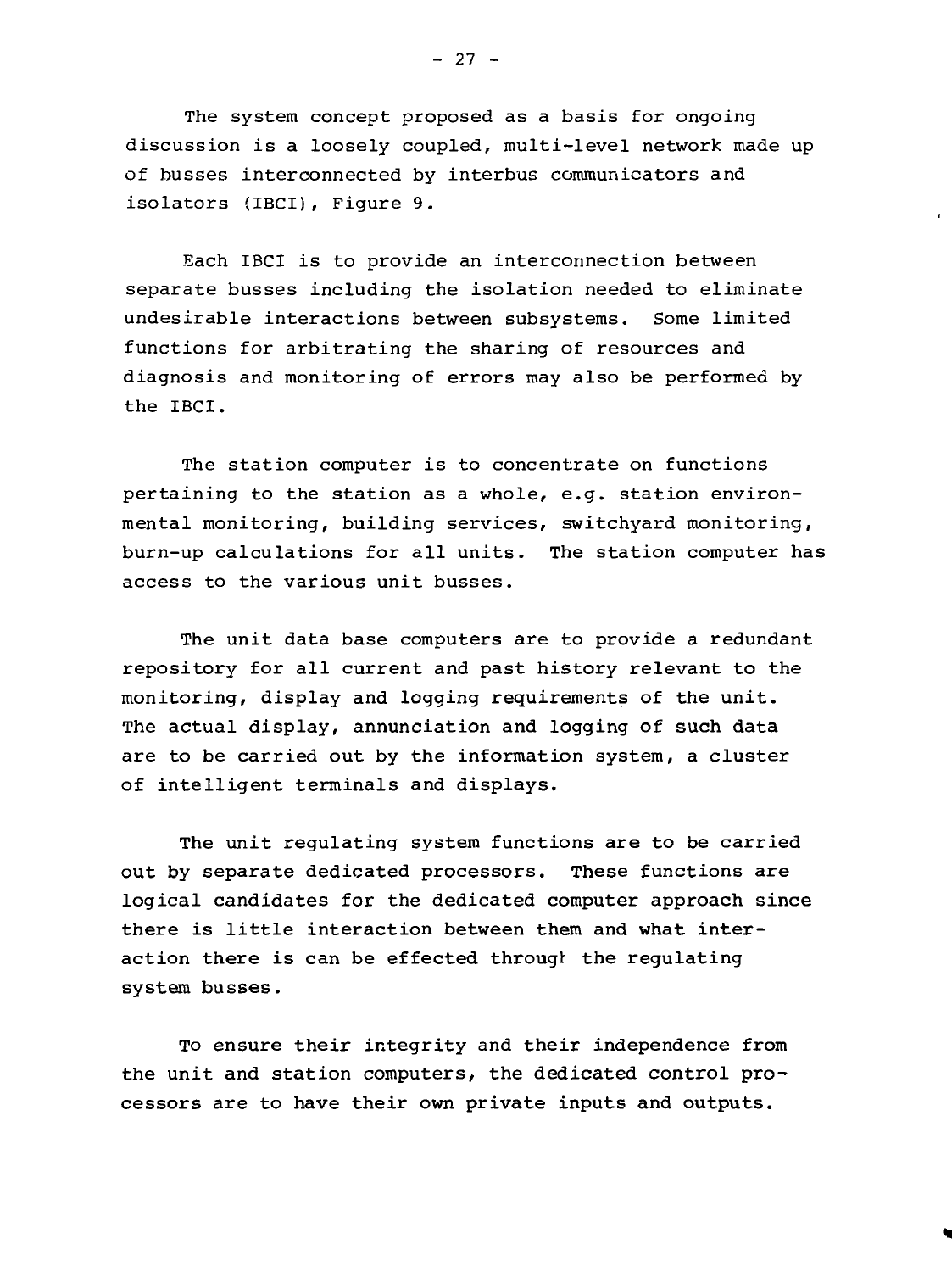

# FIGURE 9 CONCEPTUAL BLOCK DIAGRAM OF A TOTAL INFORMATION NETWORK

 $\pmb{\mathbb{F}}$ 

 $\mathbf{I}$ 00  $\mathbf{I}$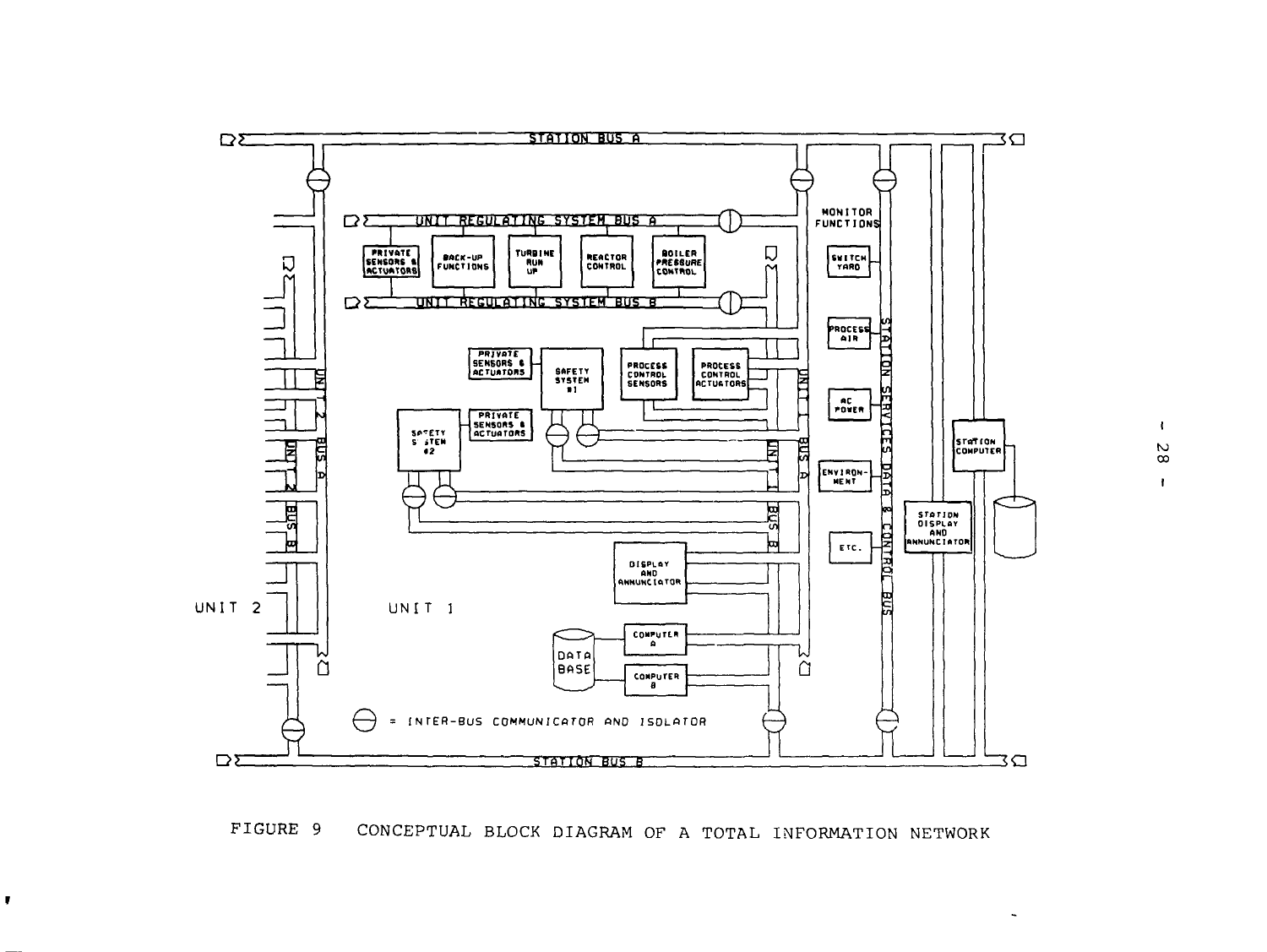The safety systems are to be computerized and connected to the unit busses. These systems will have their own private inputs and outputs with any access to them accepted or rejected by the safety system computers themselves.

Miscellaneous unit process control functions are to be accomplished by the broadcast of data from intelligent sensors associated with these functions and by the broadcast of control information from controllers to intelligent actuators. Depending upon the application, the sensors, controllers, and actuators may all be connected to either or both of the unit busses.

# Information Transport (INTRAN)

The availability of a versatile, low-cost and reliable communications medium is a key factor contributing to the successful application of distributed systems. In a powerreactor environment, different classes of communications services are required. To simplify the design tasks, the concept of separable communications was evolved which provides a modular solution that is adaptable to specific system requirements [22].

The Information Transport (INTRAN) project is a unique Canadian development, based on world-wide advances in electronics, to translate the concept of Levels and Channels, developed at CRNL [23], into building blocks.

Each independent Level, Figure 10, is defined by a set of rules corresponding to a range of capabilities. Flexibility is assured as new Levels can be specified and added without causing disruptions, to meet evolving system requirements and to take advantage of newer technologies.

Each Level can be poeated a number of times to form independent Channels all with the properties specified by

 $- 29 -$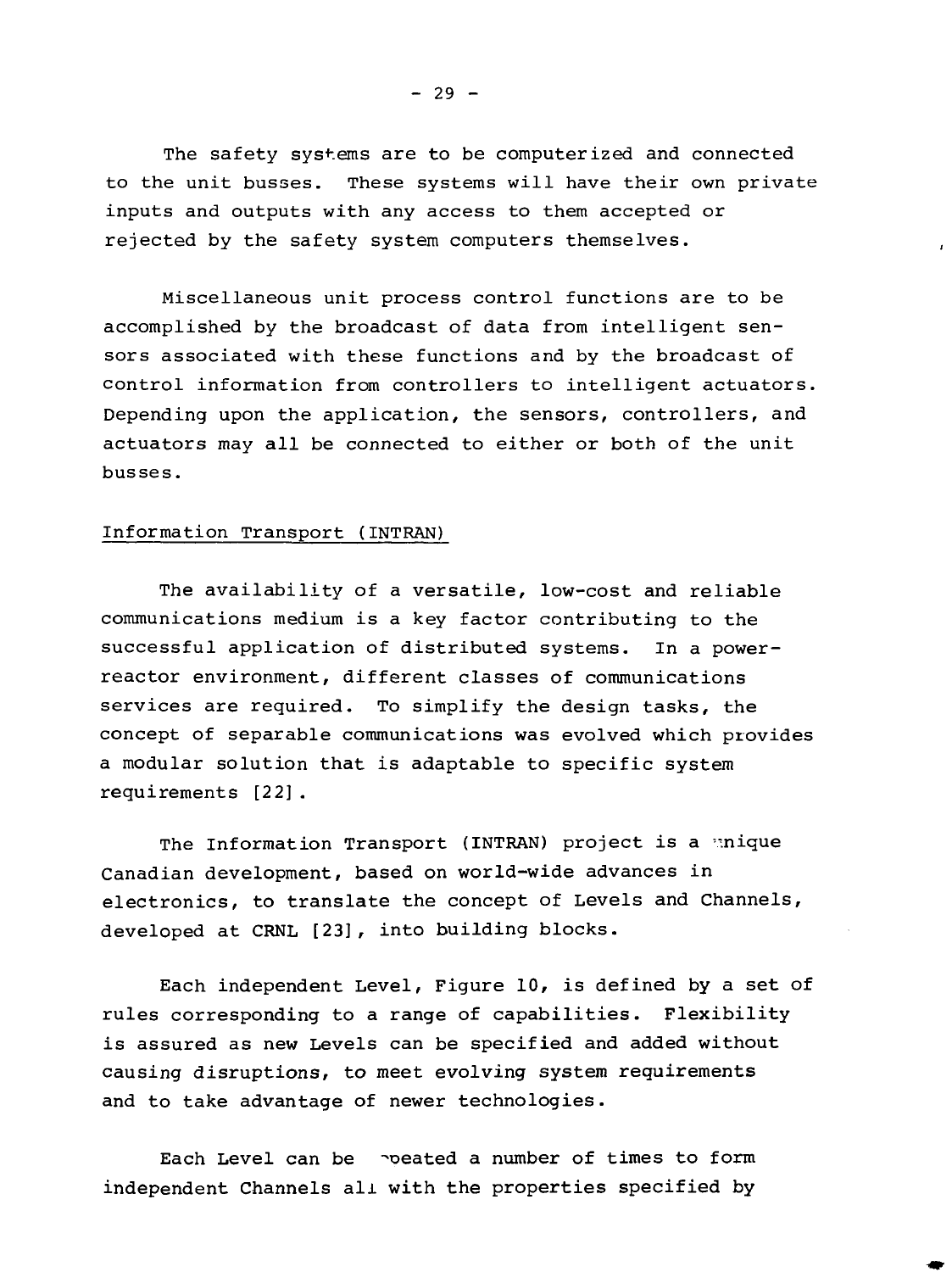

FIGURE 10 BASIC COMMUNICATIONS CONCEPT-LEVELS AND CHANNELS

**- 30 -**

 $\pmb{\cdot}$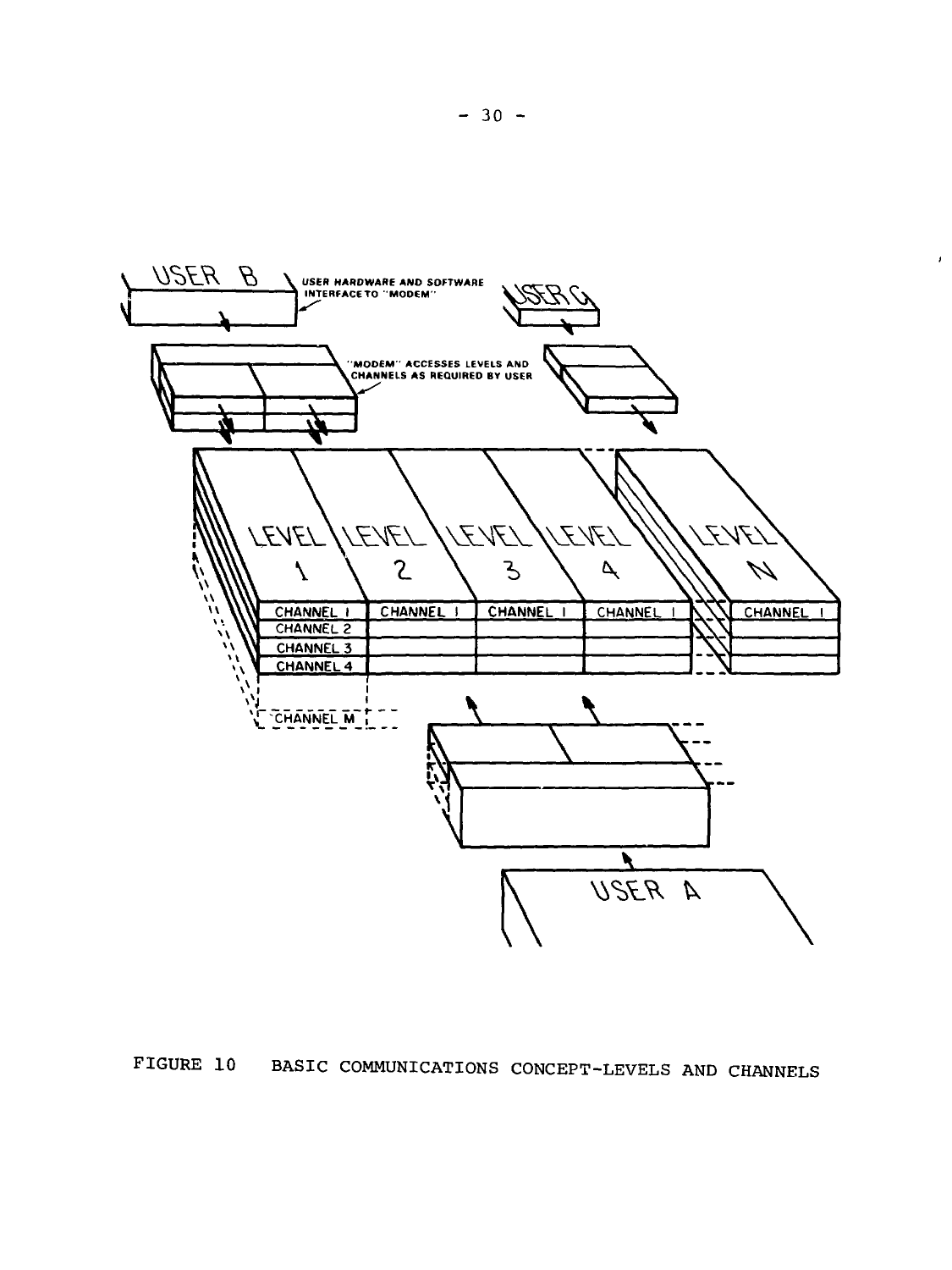the Level. Channels are used either to increase the data transmission capacity or to simplify the design by decoupling, into small parts, subsystems with similar generic requirements.

Users are connected to the communications resource in a controlled manner and the interconnection patterns may be dynamically modified to suit the changing conditions.

Currently these concepts are being implemented experimentally using equipment based on cable television (CATV) technology. The selection of this technology resulted from a study of the communications market which indicated that presently, the CATV approach showed the most promise for short-haul two-way digital communications applications suitable for industrial environments such as found in a nuclear power plant.

#### Reactor Data Network (REDNET)

A practical first step towards achieving the distributed systems goals is being taken in the Reactor Data Network (REDNET) project.

REDNET is being designed to upgrade the data acquisition and processing facility associated with the NRX and NRU experimental reactors and will perform the following functions:

- read the signals from a large number of transducers and sensors monitoring experiments and reactor parameters according to some sequence,
- convert these signals to digital form for storage and processing in computers, and
- sort and display information as requested to permit intervention of operators and experimenters with the data acquisition and manipulation processes.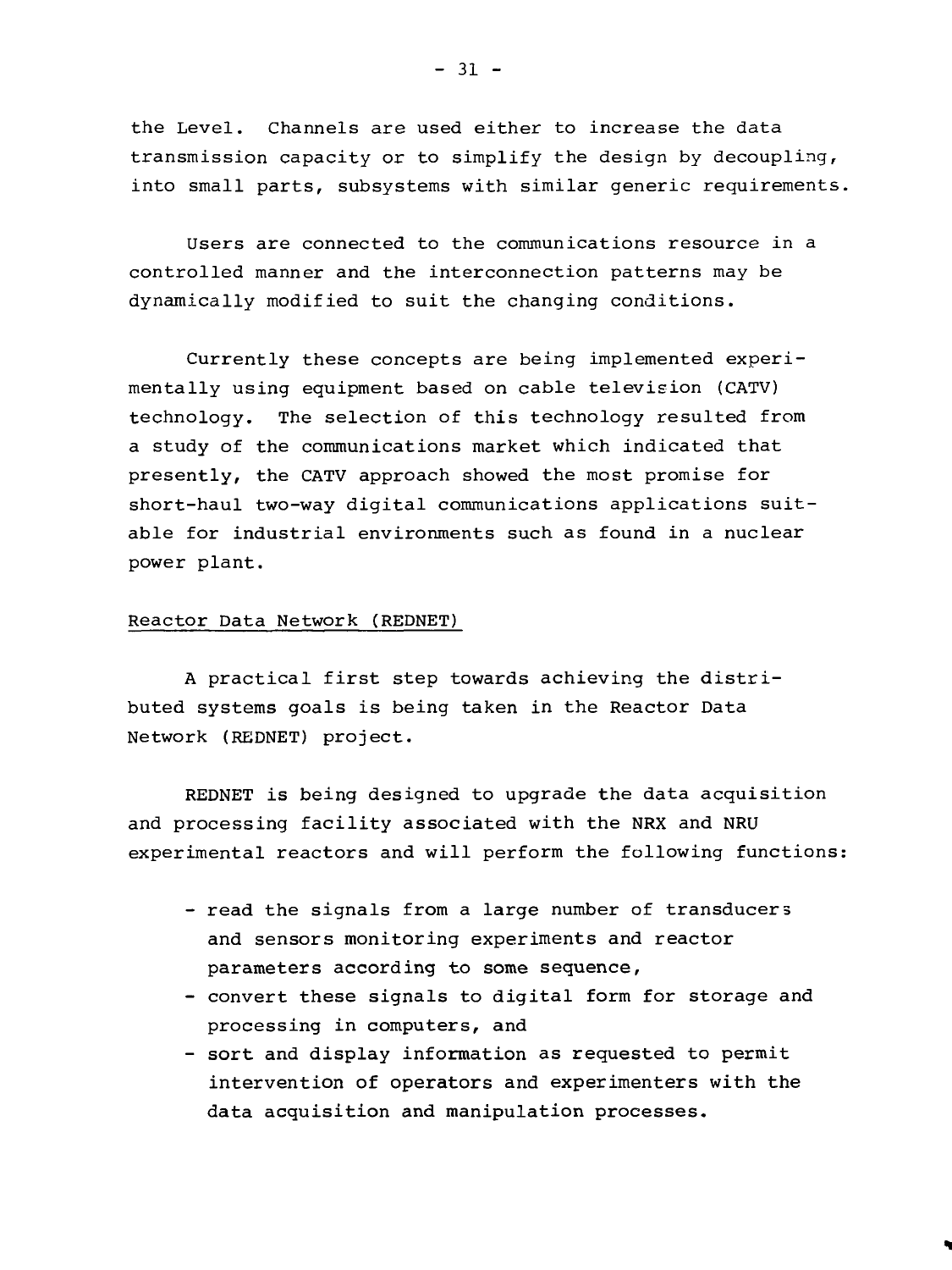REDNET is a network of 11 computer processors, initially being interconnected to form a three-level hierarchical system, Figure 11. Six of these processors are located in the remotely sited process I/O stations (three in each reactor) and are used for gathering and preprocessing of data and monitoring experiments. Four processors (two in each reactor) are used for final processing of data before transmission to the Computing Centre, and also for supporting a wide variety of equipment. The eleventh processor at the System Management cluster provides a performance monitoring facility and enables ongoing program development, independent of the reactor-based processors.

Implementation of REDNET is in two phases. The NRX Phase is currently in progress. Hardware equipment has been purchased and the software design is currently underway.

Ultimately, the viability of distributed systems will be demonstrated in the field by projects such as REDNET. The practical experience gained in the experimental reactor's environment will be invaluable in advancing the engineering know-how of applying electronics in the instrumentation, control and safety systems for power plants.

#### **SUMMARY**

Safe, reliable operation of nuclear power plants depends heavily on control and instrumentation systems, and the Canadian record is exemplary. The R&D program at CRNL is aimed at upgrading existing practices in CANDU plants in the light of the rapidly evolving electrotechnologies. In this manner, good ideas of the past are being replaced by better ideas of today and tomorrow.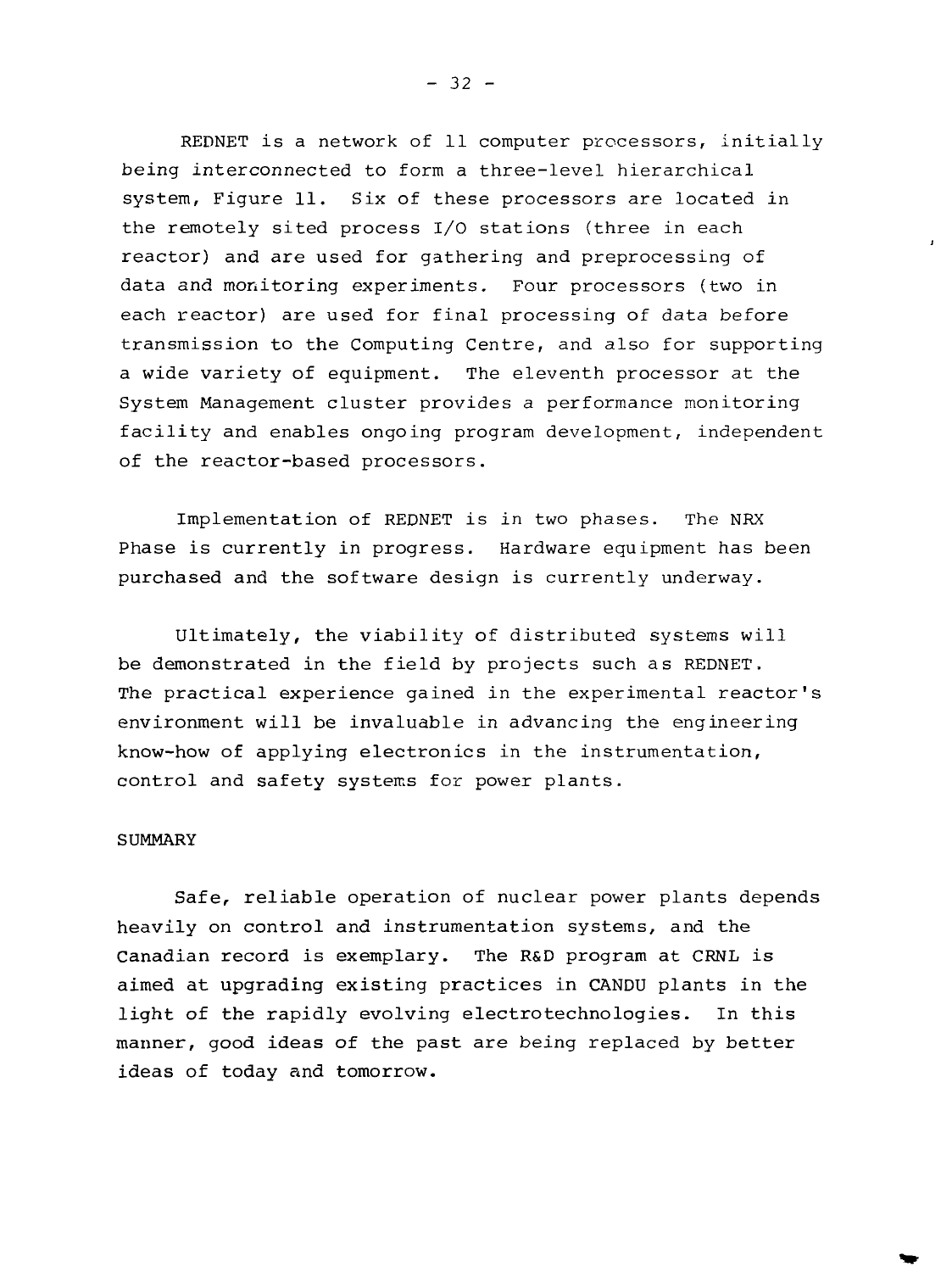



 $\lambda$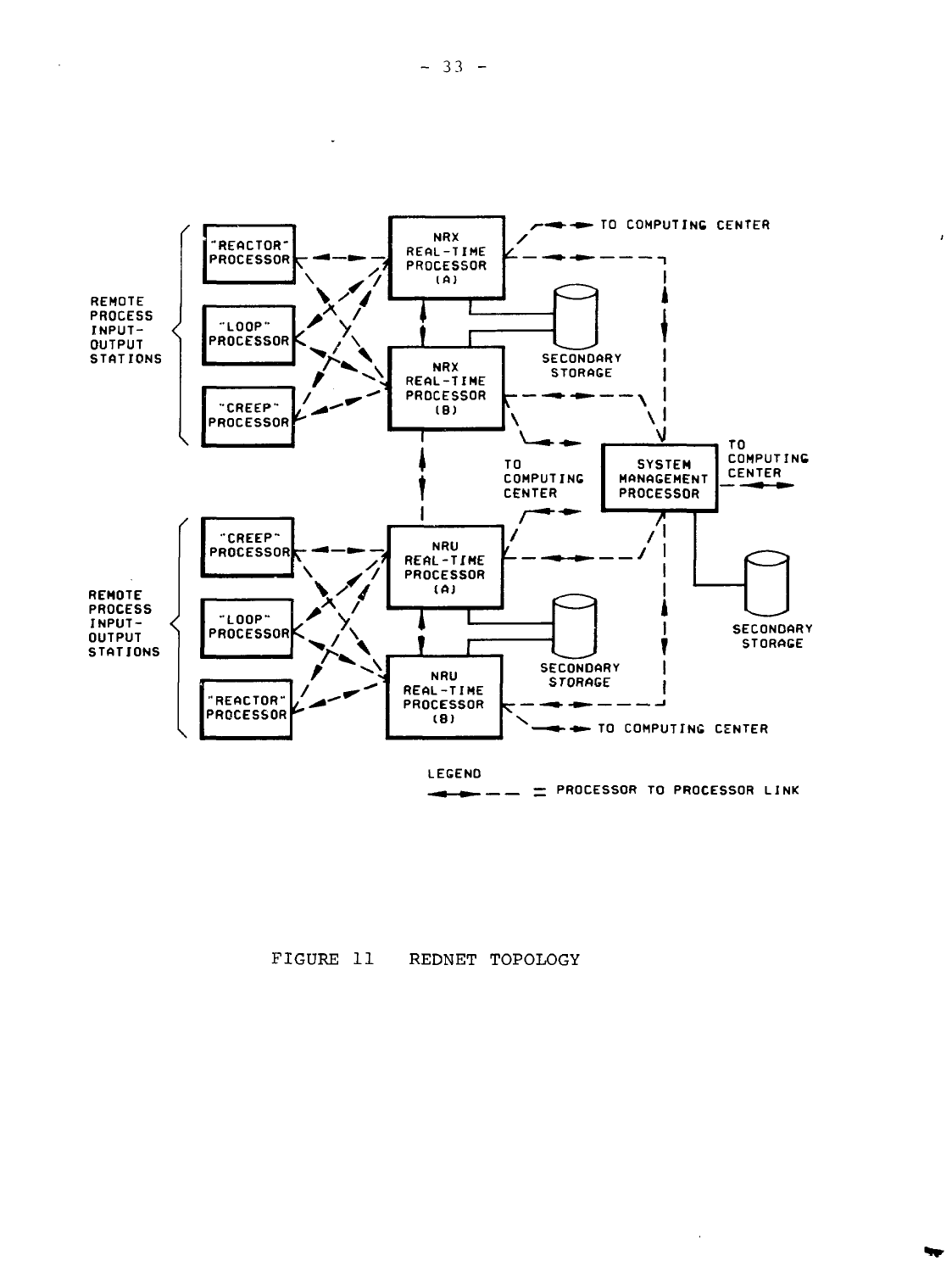The ongoing projects described in this report provide us with the confidence that Canada's position in the forefront of nuclear power will be maintained.

#### **REFERENCES**

- [1] A. Pearson, "Nuclear Power Plant Control Beyond the 1980's", IEEE Transactions on Nuclear Science, Vol. NS-27, No. 1, pp. 18-22, 1980 February.
- [2] H.H. Rosenbrock, "Computer-Aided Control System Design", Academic Press, London, 1974.
- [3] M. Athans, "The Role and Use of the Stochastic Linear-Quadratic-Gaussian Problem in Control System Design", IEEE Transactions on Automatic Control, AC-16, pp. 529-552, December 1971.
- [4] B. Blomsnes and R. Espefalt, "Two Applications of Linear Quadratic Theory to LWR Plant Control", Proceedings Joint Automatic Control Conference, pp. 367-374, San Francisco, 1977 June.
- [5] B. Frogner and L.M. Grossman, "Estimation and Optimal Feedback Control Theory Applied to a Nuclear Boiling Water Reactor", Nuclear Science and Engineering, 58, pp. 265-277, 1975.
- [6] P.D. McMorran, "Multivariable Control in Nuclear Power Stations: Survey of Design Methods", AECL-6583, Chalk River, 1979 December.
- [7] P.D. McMorran and T.A. Cole, "Multivariable Control in Nuclear Power Stations: Modal Control", AECL-6690, Chalk River, 1979 December.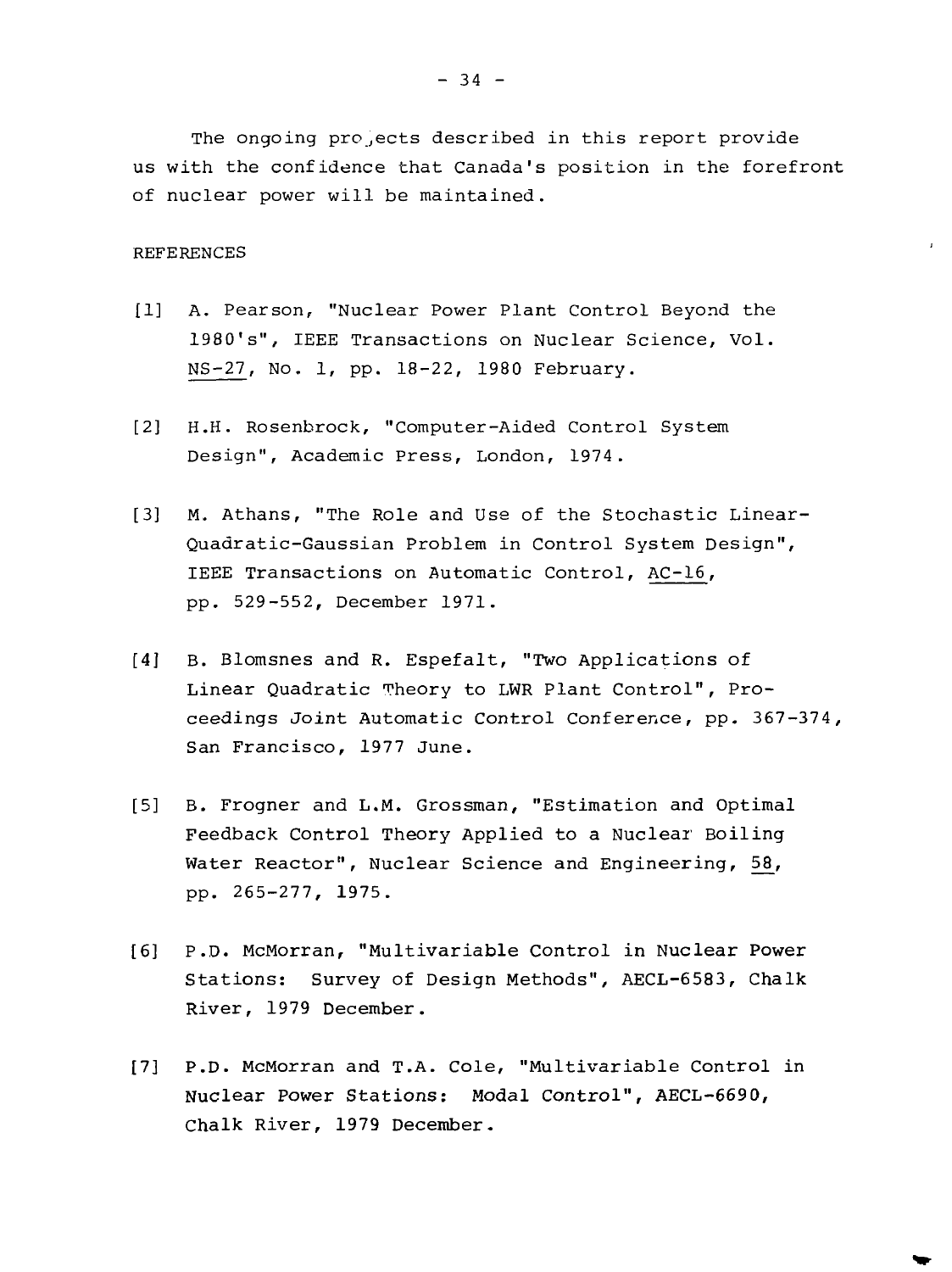- [8] C.M. Tseng, "The Dynamics of a CANDU Power Plant Deaerator", paper presented at the Tenth Annual Modeling and Simulation Conference, Pittsburgh, USA, 1979 April 25-27. Also AECL-6543, Chalk River, 1979 June.
- [9] B.M. Monaghan, F.N. McDonnell and H.W. Hinds, "Hybrid Simulation of Reactor Kinetics in CANDU Reactors Using a Modal Approach", Simulation, Vol. 35, No. 1, pp. 21-33, 1980 July.
- [10] R.W. Knapp and C.R. Musick, "Digital Core Monitoring and Protection Systems", paper presented at IAEA Specialists' Meeting on Nuclear Power Plant Control Problems Associated with Load Following and Network Transients, Cadarache, France, 1977 January 26-27.
- [11] H.W. Hinds, "An Intelligent Safety System Concept for Future CANDU Reactors", paper presented at the IAEA Specialists' Meeting on Distributed Systems for Nuclear Power Plants, Chalk River, 1980 May 14-16.
- [12] D.S. Argue and W.T. Howatt, "The Dynamic Analysis Facility at the Chalk River Nuclear Laboratories", AECL-6581, Chalk River, 1979 October.
- [13] A.J. Stirling and J.V.R. L'Archevêque, "Reducing Cabling Cost and Complexity with Remote Multiplexing on Distributed Control in Nuclear Power Stations", IEEE Transactions on Nuclear Science, Vol. NS-25, 1980 February.
- [14] C.J. Allan, "A New Self-Powered Flux Detector", AECL-6681, Chalk River, 1979 November.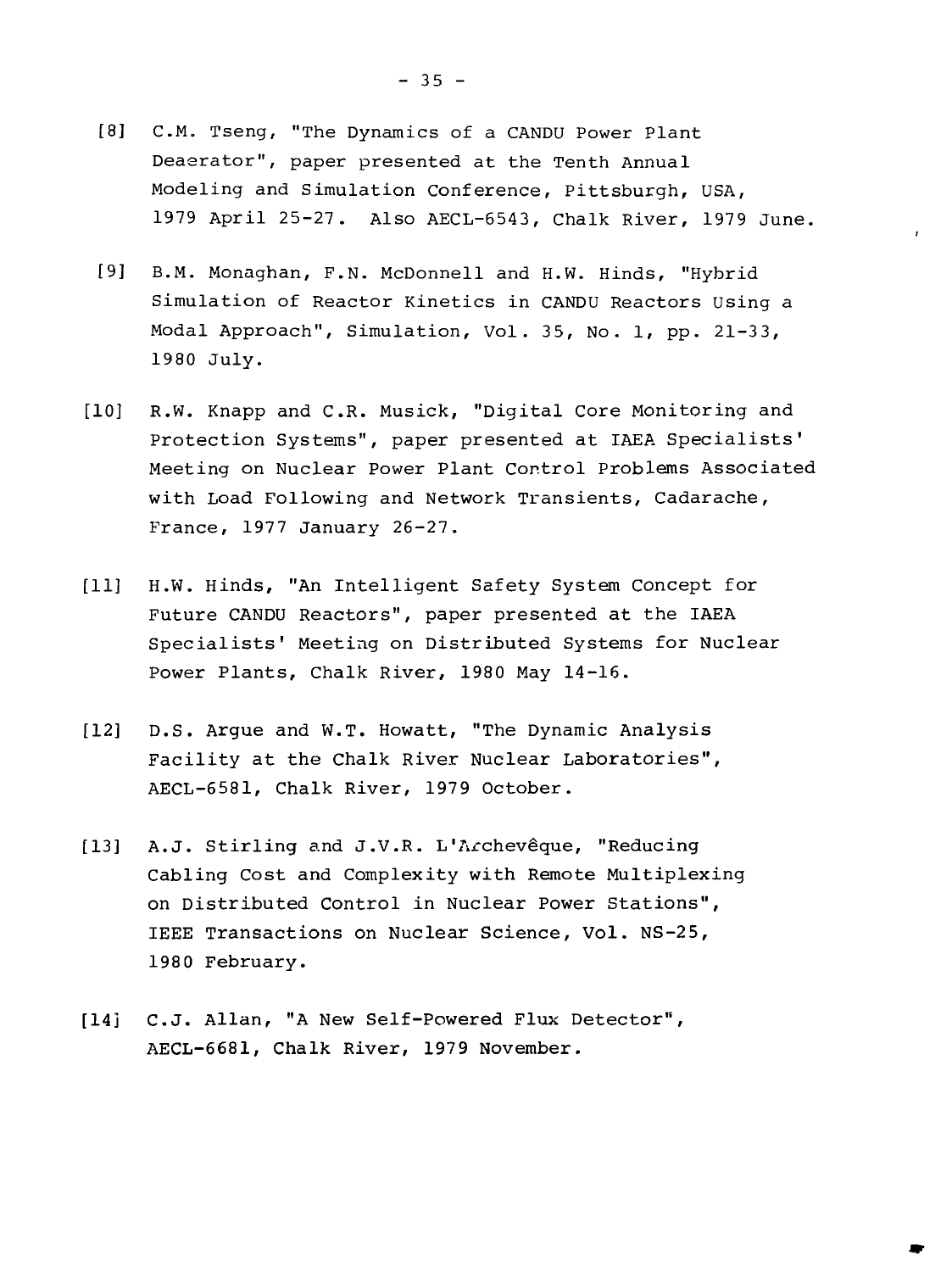- [15] C.J. Allan, "Response Characteristics of Self-Powered Flux Detectors in CANDU Reactors", AECL-6171, Chalk River, 1978 May.
- [16] J.R. MacEwan, "Research and Development for CANDU Fuel Channels and Fuel", AECL-6953, Chalk River, 1980 June.
- [17] J.J. Lipsett, "Failed Fuel Detection Methods for CANDU Reactors",'Proceedings of the IAEA Specialists' Meeting on In-Core Instrumentation and Failed Fuel Detection and Location, Mississauga, 1974 May, pp. 219-234. Also AECL-5124, Chalk River, 1975 June.
- [18] J.J. Lipsett and C.M. Tseng, "Delayed-Neutron Systems for Failed Fuel Location in CANDU Reactors", IEEE Transactions on Nuclear Science, NS-23(1), pp. 325-330, 1976. Also AECL-5272, Chalk River, 1976.
- [19] G.F. Lynch, "On-Line Infrared Heavy-Water Instruments: Status, Economics and Prospects", AECL-6205, Chalk River, 1978 June.
- [20] S. Kahne, I. Lefkowitz and C. Rose, "Automatic Control by Distributed Intelligence", Scientific American, Vol. 240, No. 6, 1979 June.
- [21] G. Yan, J.V.R. L'Archevêque and L.M. Watkins, "Distributed Computer Control Systems in Future Nuclear Power Plants", Nuclear Power Plant Control and Instrumentation, Vol. II, IAEA-SM 226/100. Also AECL-6363, Chalk River, 1978.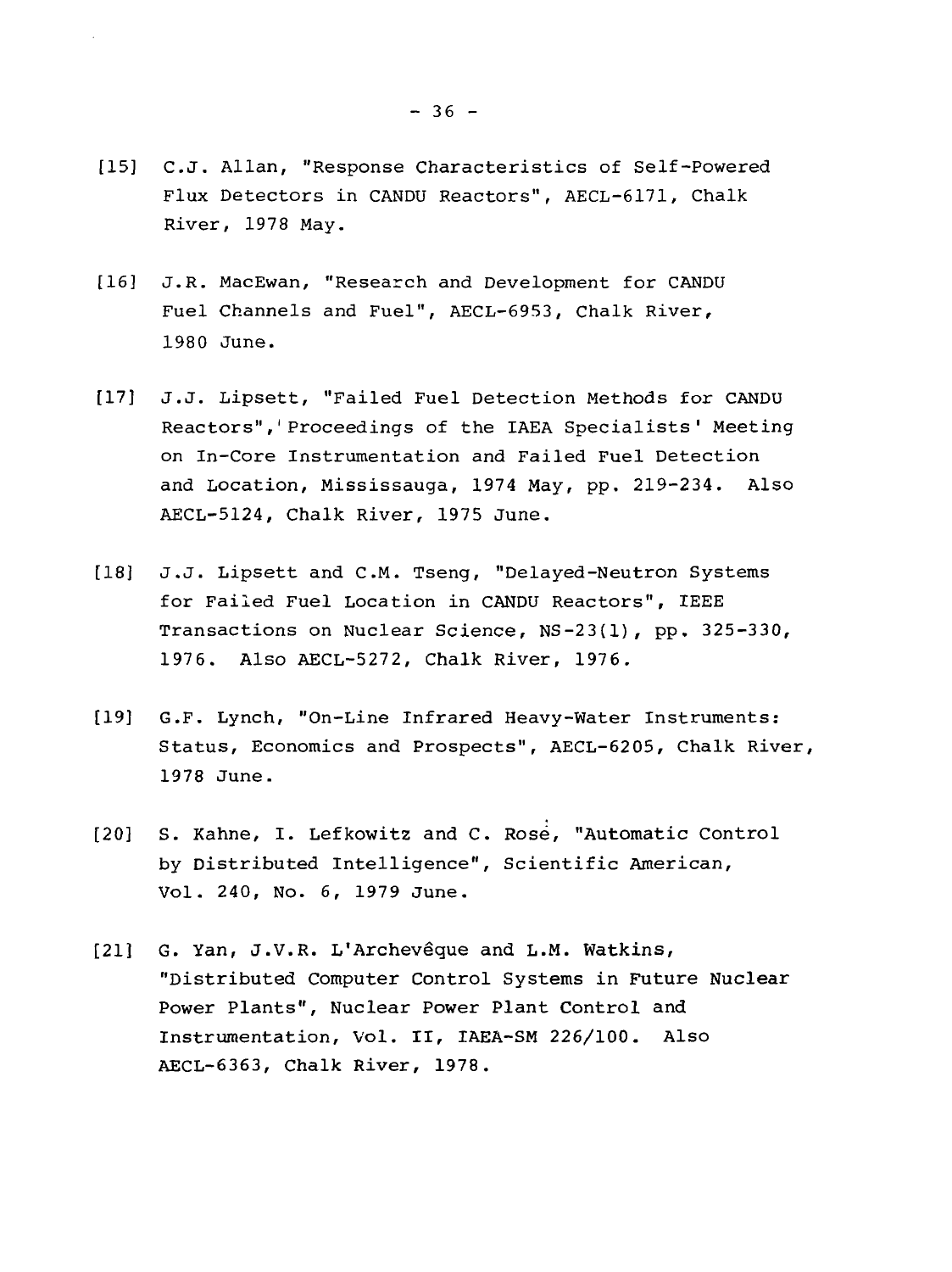- [22] A.C. Capel and G. Yan, "Distributed Systems Design Using Separable Communications", presented at the IAEA
	- ^ Specialists' Meeting on Distributed Systems for Nuclear Power Plants, CRNL, 1980 May 14-16.

 $\bar{\mathbf{r}}$ 

[23] A.C. Capel and G. Yan, "An Experimental Distributed System Development Facility", IEEE Transactions on Nuclear Science, Vol. NS-24, No. 1, 1977 February. Also AECL-5584, Chalk River, 1977 February.